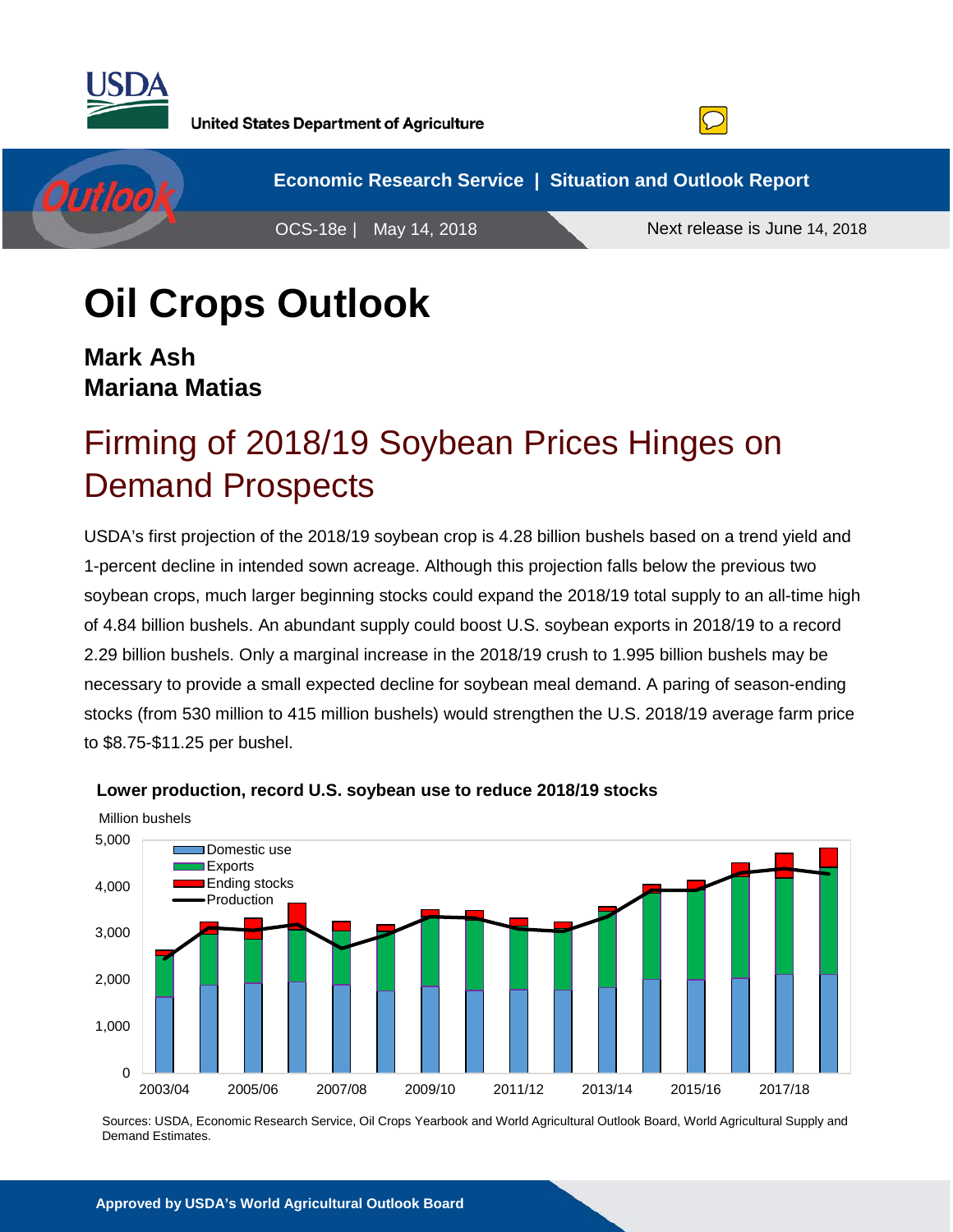# **Domestic Outlook**

## High Soybean Supplies To Persist Despite Lower Crop **Outlook**

U.S. planting intentions for soybeans in 2018/19 are nearly 89 million acres, or down 1 percent from last year's sown area of 90.1 million. Total output may be shaved just below the previous two crops by the combination of lower expected harvested area (88.2 million acres) and a trend yield (48.5 bushels per acre)—also below last year's level. Based on those assumptions, USDA's first projection of the 2018/19 soybean crop is 4.28 billion bushels. Nevertheless, much larger beginning stocks could expand the total supply of soybeans to an all-time high of 4.84 billion bushels.

In April, few areas of the Midwest had been too wet for planting, although many had soil temperatures that had not warmed up enough to start. Particularly in the Northern Plains, unseasonably cold weather this spring has generally delayed sowing of grain crops. That could possibly set back the schedule for soybeans, too, but farmers have more time to complete the crop's planting. Overall, 15 percent of U.S. soybean acreage had been sown as of May 6, slightly ahead of the 5-year average.

By this fall, U.S. export sales of soybeans may see a global resurgence, provided normal trade relations with other countries. An abundant supply could boost U.S. soybean exports in 2018/19 to a record 2.29 billion bushels. Better crop quality and a tightening of South American stocks may also spark more foreign demand.

So far in 2017/18, a record for the domestic soybean crush has been set every month. Likely continuation of such gains through the end of the 2017/18 marketing year led USDA to raise its forecast this month by 20 million bushels to 1.99 billion. In contrast, more modest demand growth by domestic crushers in 2018/19 is likely, as some export markets for U.S. soybean meal are forfeited back to reinvigorated Argentine suppliers. In 2018/19, U.S. soybean meal exports are seen dropping back to 12.4 million short tons from 12.7 million in 2017/18. This season, the rate of domestic soybean meal use has been inflated by a below-average protein level. By next year, however, the inclusion rate of soybean meal needed within feed rations could be scaled back if its protein reverts to a more typical level. USDA projects a modest increase for 2018/19 domestic disappearance of soybean meal to 35.2 million short tons from a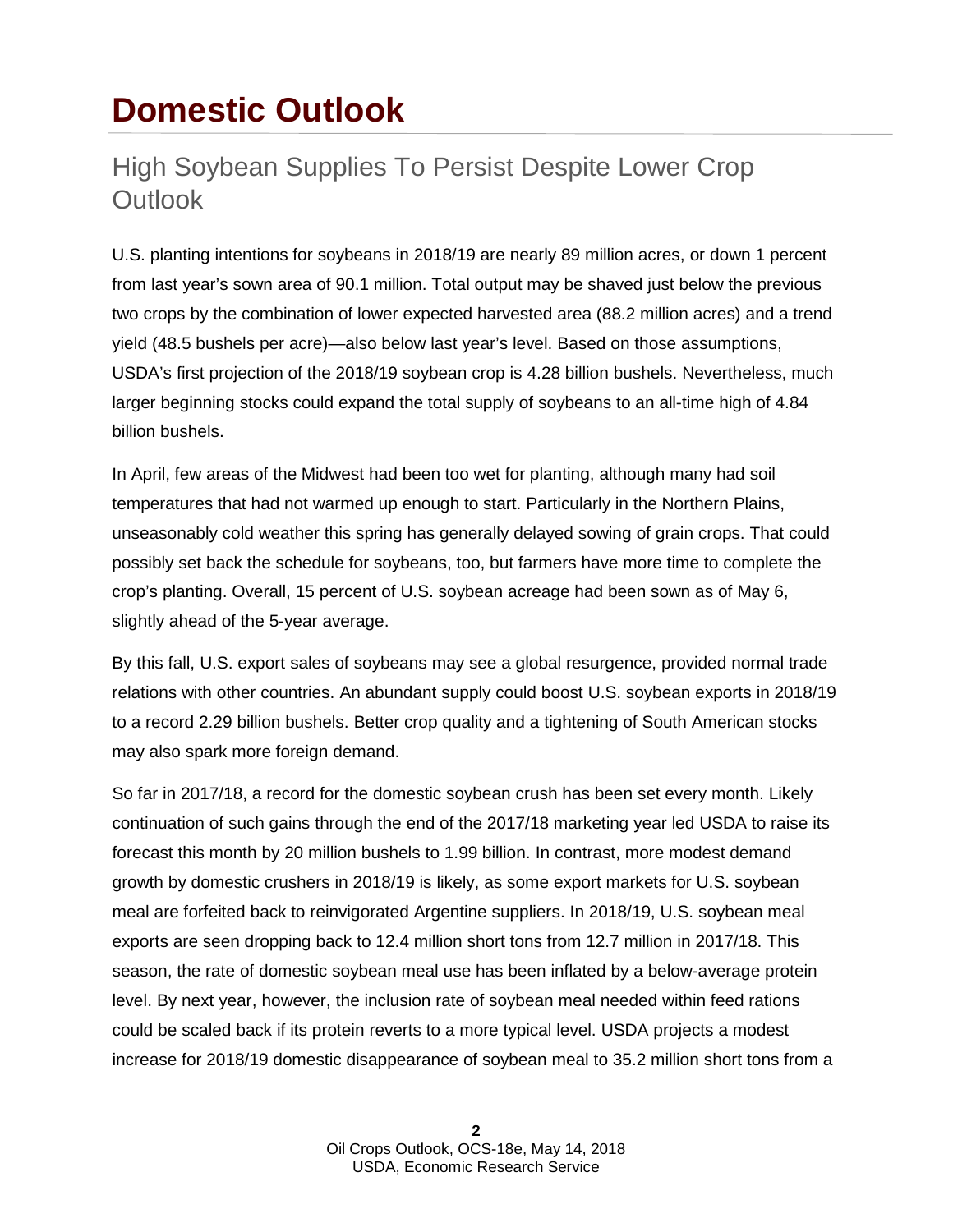revised 2017/18 forecast of 35.0 million. As a result, only a marginal increase in the 2018/19 crush to 1.995 billion bushels may be necessary.

If realized, the projected record use of soybeans in 2018/19 might pare down U.S. seasonending stocks to 415 million bushels from 530 million in 2017/18. Stronger prices could prevail throughout 2018/19 with a closer balance between soybean supplies and use, which are forecast averaging \$8.75-\$11.25 per bushel versus this year's forecast of \$9.35 per bushel. Similarly, the season-average price for soybean meal could stay elevated at \$330-\$370 per short ton and not far from the expected 2017/18 average of \$360.

Total domestic disappearance of soybean oil for 2018/19 is seen rising to 21.3 billion pounds from 20.7 billion in 2017/18. Part of the expected increase would be related to a 1-percent gain for the edible use of soybean oil to 14 billion pounds. Biodiesel is the other major component of soybean oil use, which is projected up to 7.3 billion pounds for 2018/19. In contrast, USDA lowered its 2017/18 forecast of soybean oil use in biodiesel by 200 million pounds this month to 6.8 billion. A key indicator of the incentive to blend (and produce) biodiesel is the value of Renewable Identification Numbers (RIN), which are tradeable assets used by EPA to monitor compliance with biofuel mandates. In recent months, RIN values have fallen sharply. In part, the decline can be attributed to EPA waivers of obligations under the Renewable Fuels Standard (RFS) for 2016 and 2017 compliance. Law provides EPA the authority to temporarily exempt from RFS compliance any small refiners facing economic hardship.

Midway into the 2018/19 marketing year, U.S. export sales of soybean oil could continue to benefit from a deficit of Argentine shipments but then wane as that competition returns. USDA projects foreign trade of U.S. soybean oil next year to slip to 2.1 billion pounds from 2.3 billion in 2017/18. Excess supplies of soybean oil—the byproduct of a brisk crush pace fueled by robust meal demand—have consistently sustained pressure on the 2017/18 price level. The 2018/19 price outlook may be only marginally higher, though, with USDA's forecast at 29.5-33.5 cents per pound versus 30.5 cents in 2017/18. High global supplies of competing vegetable oils will also limit the price strength of soybean oil.

### Minor Supply Changes Seen for Other U.S. Oilseeds

Compared to last year, planting intentions for canola in 2018/19 are nearly identical at 2.08 million acres. But an expected recovery in yields this year is seen raising 2018/19 production by 6 percent to 3.3 billion pounds. Last year, severe drought slashed canola yields in major growing regions of Montana and western North Dakota. Higher U.S. imports of canola may be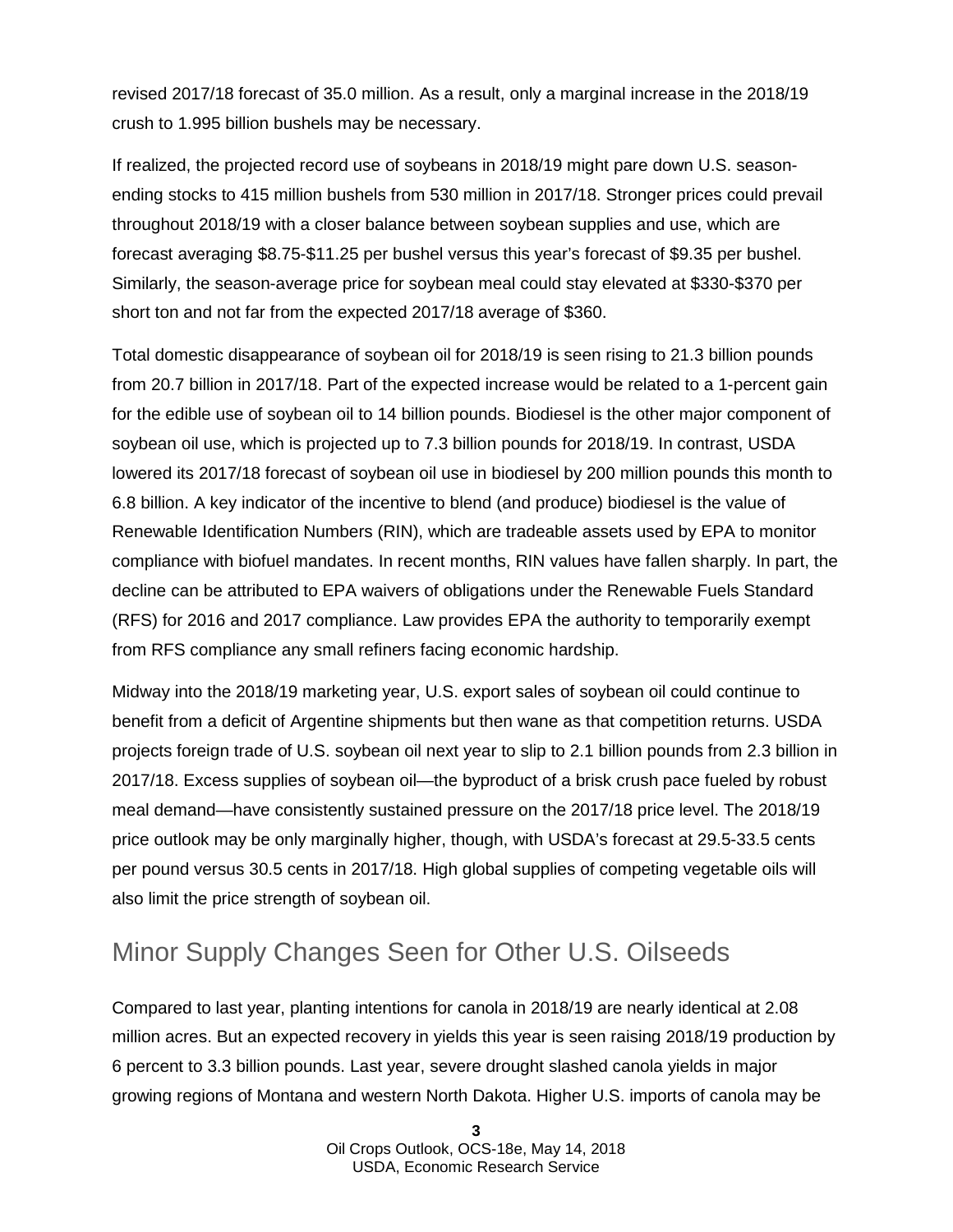encouraged, as well, by a more ample Canadian supply. Equipped with a more liberal supply of canola, domestic processors may boost the 2018/19 crush back to 4.4 billion pounds, after it declined 11 percent in 2017/18 to 3.9 billion. With a stable vegetable oil market, 2018/19 prices for canola seed could remain fairly steady.

The U.S. sunflowerseed crop for 2018/19 is forecast at 2.08 billion pounds, down slightly from 2.17 billion in 2017/18. Most of the reduction is anticipated for non-oil type sunflowerseed. Farmers intend to plant 150,000 acres of non-oil-type sunflowerseed this year—down 20 percent from a year ago and the lowest since 1970. Assuming trend yields, the output of non-oiltype sunflowerseed could be the smallest since 1983. Season-ending stocks may be squeezed lower, and export demand would be curtailed. However, a less dramatic production change is likely for oil-type sunflowerseed, which accounts for 89 percent of total acreage. Based on a 2 percent increase for intended acreage and a retreat from last year's slightly above trend yields, oil-type sunflowerseed production may decline by less than 1 percent in 2018/19 to 1.85 billion pounds. Consequently, at 1.05 billion pounds, domestic crush of sunflowerseed is forecast to undergo little change. The 2018/19 price level for the entire sunflowerseed crop may stay close to this season's expected average of 17.5 cents per pound.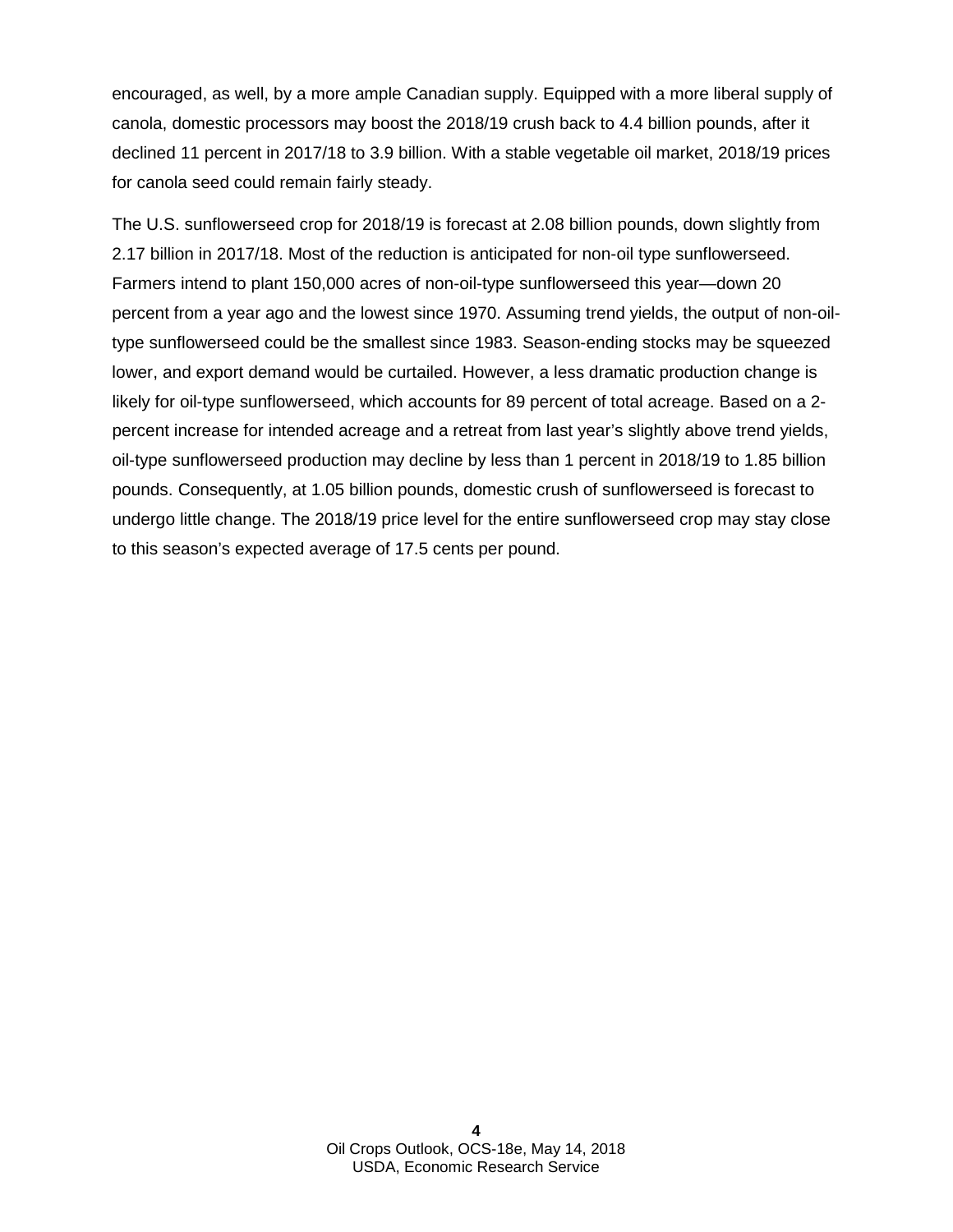## **International Outlook**

### 2018/19 Global Soybean Stocks May Tighten Despite Production Rebound

USDA projects a 5-percent increase in global soybean production for 2018/19 to 354.5 million metric tons. Production recoveries are anticipated for Argentina, Uruguay, and India, whose resurgence could more than offset less robust yields in Brazil and the United States and a lower Canadian area. Such production gains in 2018/19 would encourage an expansion in global soybean exports by 7 percent to 161.8 million tons. Global trade of soybean meal should be stepped up again, as well, by an improved Argentine supply. Although global production of soybeans may advance in 2018/19 to an all-time high, a greater increase in use may continue to tighten global stocks to 86.7 million tons (versus 92.2 million in 2017/18). It could take more than a single good harvest to restore Argentine soybean stocks to their former level.

This year, Brazilian soybean farmers may encounter only modestly higher production costs. At the same time, robust shipments to foreign markets are rapidly drawing down old-crop stocks and lending strength to domestic crop prices. While this demand is encouraged in part by an 11 percent depreciation (versus a year ago) in Brazil's exchange rate, it also reflects the deficit in Argentine production. A supply response to these economic conditions may boost 2018/19 soybean area in Brazil by 4 percent to 36.5 million hectares. New-crop soybean yields in Brazil are unlikely to duplicate the undeniable success of the record 2017/18 crop, but a higher area could support production at the same level (117 million tons). It could be the first year ever that Brazil's soybean crop exceeds U.S. production.

At 73.3 million tons, the windfall for Brazil's soybean exports in 2017/18 is related to disastrous Argentine crop damage and the low protein of U.S. soybeans. In 2018/19, Brazil's soybean shipments abroad could slip to 72.3 million tons. Even that retreat, however, could more quickly deplete the country's inventories. The Brazilian soybean crushing industry is also buoyed this year by a hike in the country's blending requirement for biodiesel (to a 10-percent blend). The Government is considering another blending rate increase for 2019 to 15 percent. A near-record crush in Brazil may occur in 2018/19, despite robust bidding for its soybeans by China's processors and renewed export competition from Argentina. That could moderate the decline in Brazil's soybean meal exports to 15.5 million tons from 15.6 million in 2017/18.

Argentine farmers in 2018/19 will ambitiously try to recoup losses from this year's droughtravaged soybean harvest. Depreciation of the Argentine peso, which recently sank to an all-time

**<sup>5</sup>** Oil Crops Outlook, OCS-18e, May 14, 2018 USDA, Economic Research Service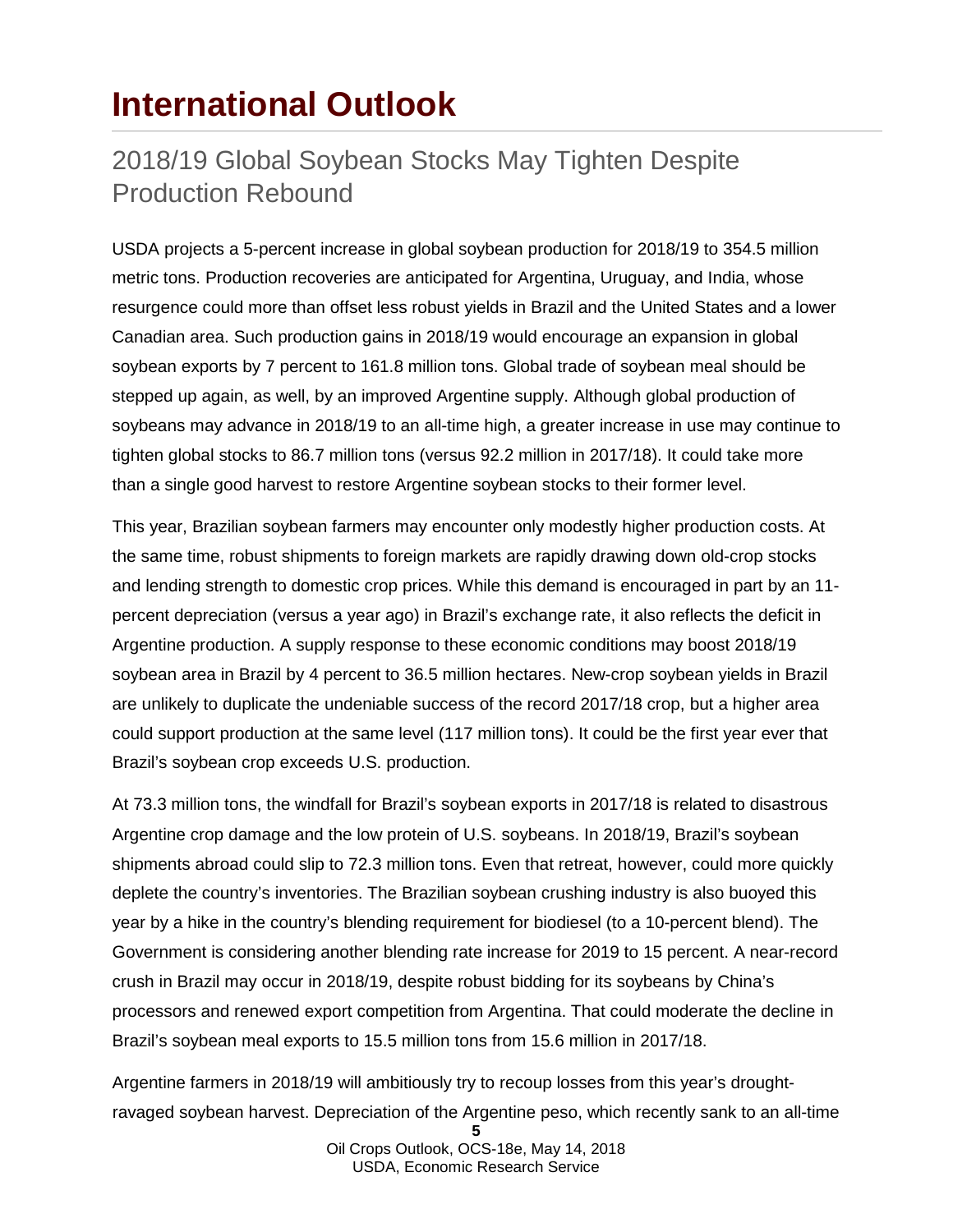low against the U.S. dollar, reveals the vital importance of agricultural exports to Argentina's overall economy. Since last year, critical losses in the country's revenue from crop exports contributed to a 41-percent decline in the peso's value. By April, supply rationing and peso depreciation had rallied Rosario soybean prices 72 percent from a year earlier. Later this year, those considerations alone might be enough incentive for producers to plant more soybeans. Yet the profitability of soybeans is still gaining compared to grain crops. For producers financially pressed by this year's poor harvests and facing soaring borrowing costs, the comparatively lower production costs of soybeans may favor a shift from corn. Lastly, soybean earnings will continue to benefit from a scheduled reduction in the country's export taxes through December 2019. Argentine soybean harvested area is expected to rebound by 10 percent in 2018/19 to 18.7 million hectares. Producers will manage this feat by expanding double-cropping and minimizing the abandonment of sown area. Thus, a return to a trend yield could swell the Argentine soybean crop to 56 million tons from 39 million this year.

Restoration of a more normal Argentine soybean supply would revive the country's 2018/19 exports to 8.0 million tons, nearly double the 2017/18 forecast of 4.2 million. The vast majority of these shipments are imported by China. Yet, Argentine producers will be cautious sellers of oldcrop stocks and the influx of new-crop supplies will not be available until a year from now. Well into 2019, China's importers must find alternate sources for their usual trade with Argentina. In the meantime, Argentine processors are resorting to importing soybeans (even from the United States) to ease a major supply deficit. USDA forecasts a 6-percent decline for the 2017/18 Argentine crush but expects a recovery in the 2018/19 level by 8 percent to 44 million tons. The competitiveness of Argentine soybean meal exports could resume, bouncing back to 30.5 million tons from 29.0 million in 2017/18.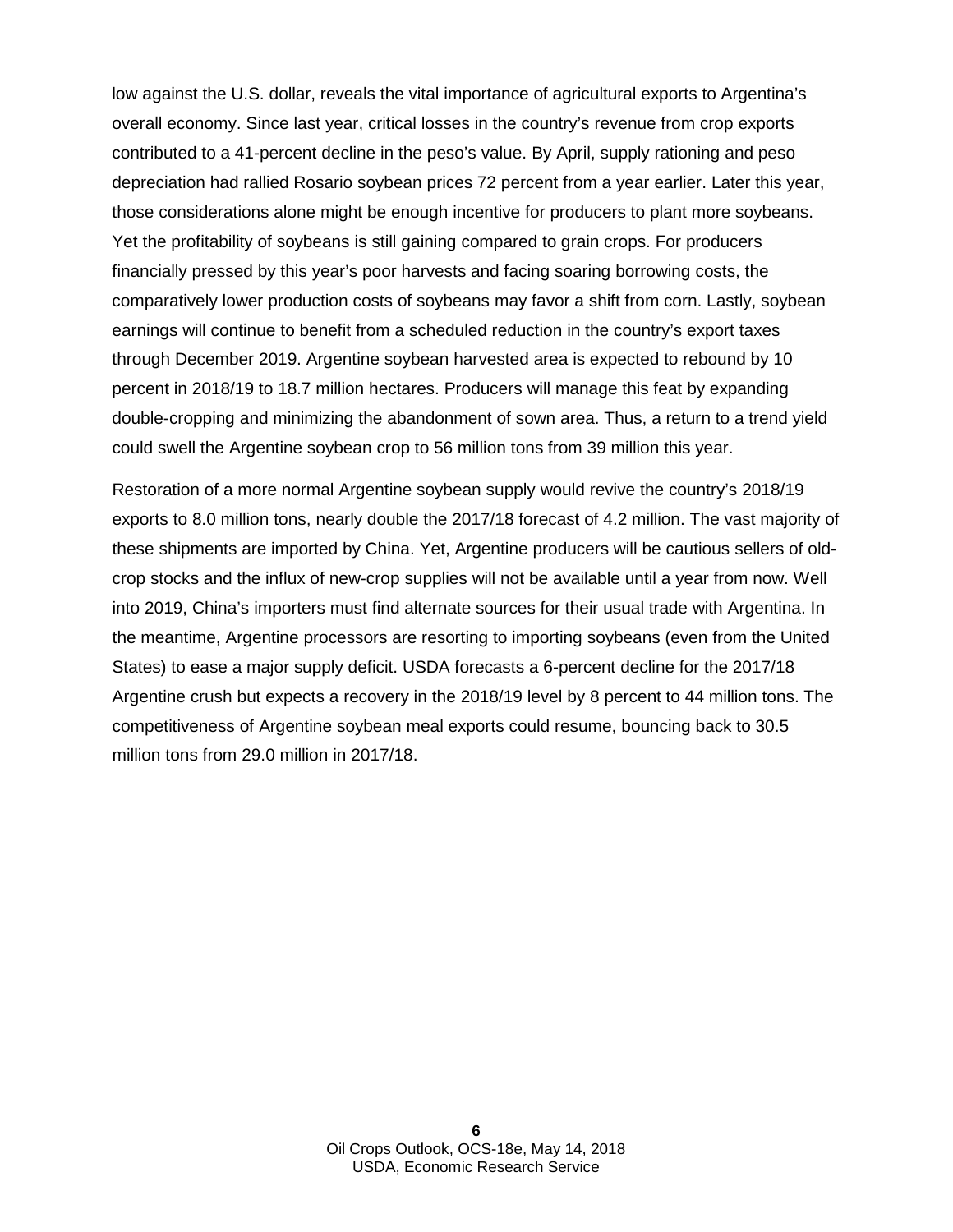

#### **Global soybean output to rebound in 2018/19**

Following a hike this year in Indian import duties on vegetable oils, soybean prices in the country strengthened to a 2-year high, which will incentivize new-crop sowing. The success of India's soybean harvest also depends heavily on the timely arrival of the summer monsoon rains. Provided these come without delay or irregularity, Indian soybean area for 2018/19 could expand 10 percent to 11.5 million hectares. The gains in Indian soybean area, if realized, could then produce a crop of 10.8 million tons. Except for a few bordering countries, exports of Indian soybean meal have not recently been price competitive in world trade. Prospects for Indian soybean meal exports in 2018/19 may not change much for the better. The Indian production surplus available for export may be minimal, given the country's low crop yields and brisk growth in domestic use of soybean meal. Conversely, recent weakness in the Indian rupee will help buoy export prospects. Indian soybean meal exports may slip 100,000 tons from 2017/18 to 1.4 million.

China's domestic output of soybeans is likely to remain steady this year as the potential returns for corn look more profitable. In 2018/19, soybean imports by China are seen rising 6 percent to 103 million tons, representing 87 percent of the expected global increase. Underlying that gain in soybean imports is projected 7.5 percent consumption growth for the world's largest soybean meal market.

Domestic soybean production in the European Union (EU) may rise to 2.75 million tons in 2018/19 based on a 2.5-percent increase in area. Constrained by a steady crush rate, EU soybean imports would increase 1 percent to 14.2 million tons. EU soybean meal imports may

Source: USDA, Foreign Agricultural Service, Production, Supply, and Distribution Online.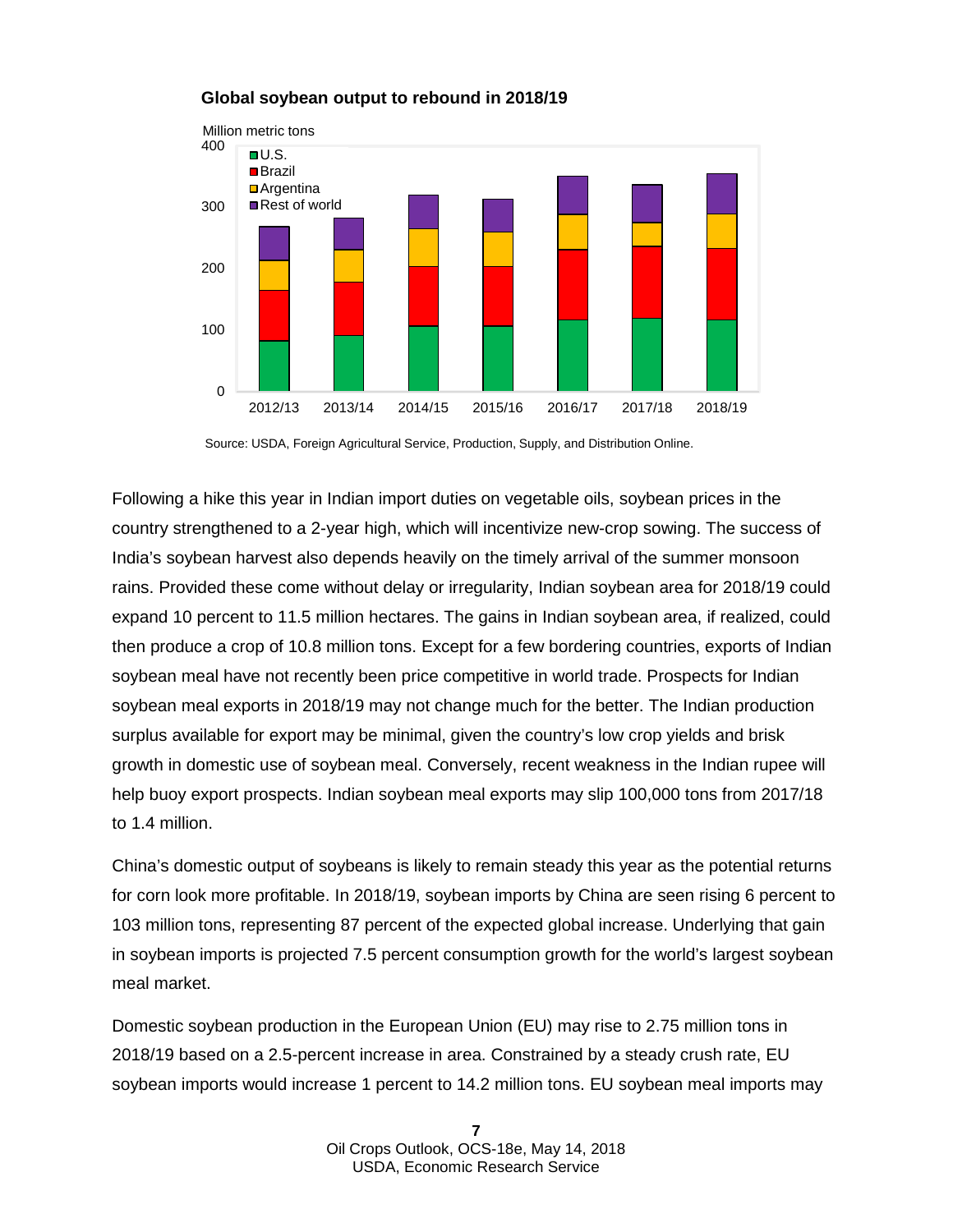not expand at all—from 18.5 million tons—due to a nearly unchanged level of consumption. EU demand for soybeans and soybean meal will also be tempered by higher use of rapeseed meal and sunflowerseed meal.



Million metric tons **Global soybean trade expansion seen in 2018/19 with larger crops and lower stocks**

Source: USDA, Foreign Agricultural Service, Production, Supply, and Distribution Online.

## Global Rapeseed Supplies May Be More Abundant

Based on expectations for higher 2018/19 crops by many of the world's top producing countries, global rapeseed production is projected up 1.5 percent from last year's record to 75.4 million tons. Global use of rapeseed, however, may expand by nearly 3 percent. Global season-ending stocks could edge up to 6.5 million tons, maintaining pressure on market prices.

EU rapeseed area in 2018/19 is expected slightly lower to 6.8 million hectares. Area reductions in Germany and Poland offset expanded sowing in France and Romania. In the former countries, excessive wetness curtailed the fall-sown area. Generally, the European winter was mild, although a late February cold snap inflicted freeze damage in Germany and Poland on some rapeseed fields exposed by a lack of snow cover. Damaged areas may be left unharvested. EU rapeseed crops have now progressed to the flowering stage. Since March, parts of Europe have also been drier than normal. Despite some setbacks, German yields could still be considerably better than those of a year ago, when they were curtailed by dry spring weather. Overall EU production in 2018/19 may tally 1 percent higher to 22.4 million tons.

A larger domestic harvest will likely curb EU demand for rapeseed imports to 4.2 million tons from 4.4 million in 2017/18. A sluggish EU market for rapeseed crushing—constrained by weaker demand for rapeseed oil—will also temper imports of the crop. Resumption of EU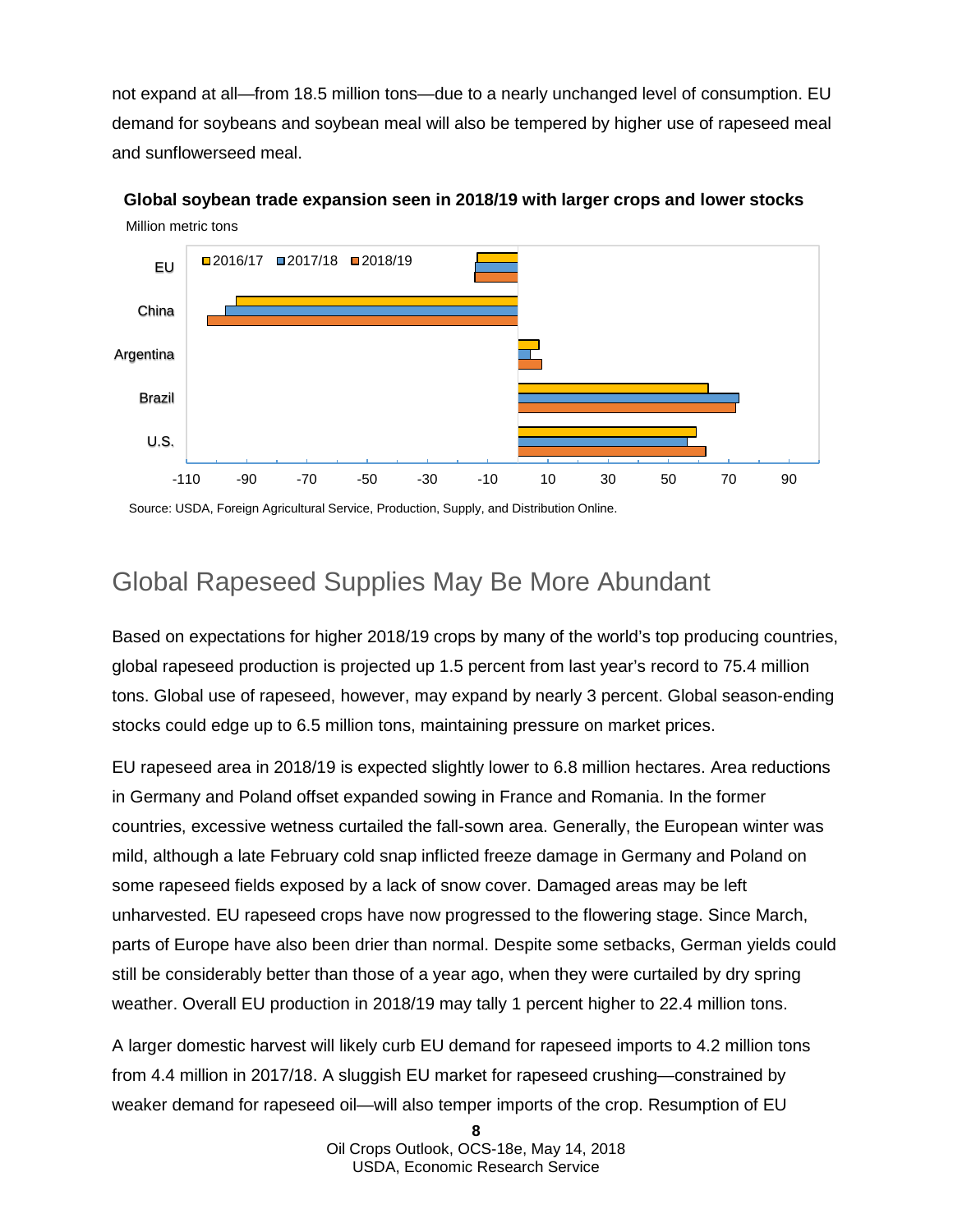biodiesel imports is again directly competing with domestically produced rapeseed oil, which is the primary feedstock used by the EU biodiesel industry. In April, the EU removed anti-dumping duties on imports of Argentine and Indonesian biodiesel after a court upheld a legal challenge by the plaintiffs. Prohibitively high duties had restricted EU biodiesel imports for nearly 5 years. For 2018/19, the EU rapeseed crush is seen 2 percent higher to 25.5 million tons. In a reversal of a decade-old upward trend, the industrial use of rapeseed oil in 2018/19 may slip 1 percent to 7 million tons, while food use registers a small increase. Given expectations for modest growth of rapeseed meal consumed in EU livestock feeds, there is little else to support rapeseed crushing margins.

In Canada, projected harvested area for canola in 2018/19 would decline to 9.1 million hectares from last year's record of 9.3 million. Farmers are favoring wheat with a 13-percent recovery in intended acreage. Less sowing of canola area in Saskatchewan accounts for most of the reduction. Assuming a trend yield, lower canola area should scale back production in Canada from the 2017/18 record of 21.5 million tons to 21.1 million. Total supplies of canola may contract more modestly, though, as a severe backlog in 2017/18 rail shipments for export is contributing to a greater accumulation of carryover stocks. For 2018/19, growth in the surplus could be moderated by a 2-percent increase for the crush to 9.3 million tons, while exports may stay level with 2017/18 at 11.5 million tons. Canadian season-ending canola stocks could rise in 2018/19 to 2.5 million tons compared to this season's expected 2.2 million.

Australian growing conditions for canola in 2017/18 deteriorated quickly as the summer rainfall disappeared suddenly. Canola yields plummeted, collapsing production by 22 percent to 3.2 million tons. For 2018/19, low prices for grain and pulses could help raise new-crop canola acreage to 3 million hectares from 2.7 million last year. Assuming more normal yields on a higher area, 2018/19 output is pegged to rise to 4 million tons. Planting will soon commence, but current soil moisture is still deficient. Provided the expected crop materializes, Australia could see canola exports rebound in 2018/19 to 3 million tons from 2.35 million this season. The EU remains the major export market for Australian canola but reduced EU import requirements may force more Australian trade into competition for the traditionally Canadian markets such as Japan and China.

A more ample global supply of rapeseed may let China moderately lessen its dependence on soybean imports. For 2018/19, rapeseed imports by China may expand as domestic output stagnates and use strengthens. In the Yangtze River region, fall planting of rapeseed was inhibited by wet weather. China's producers of rapeseed—unlike winter wheat or rice—are also disadvantaged by the absence of Government price support for the crop. That neglect factored

**<sup>9</sup>**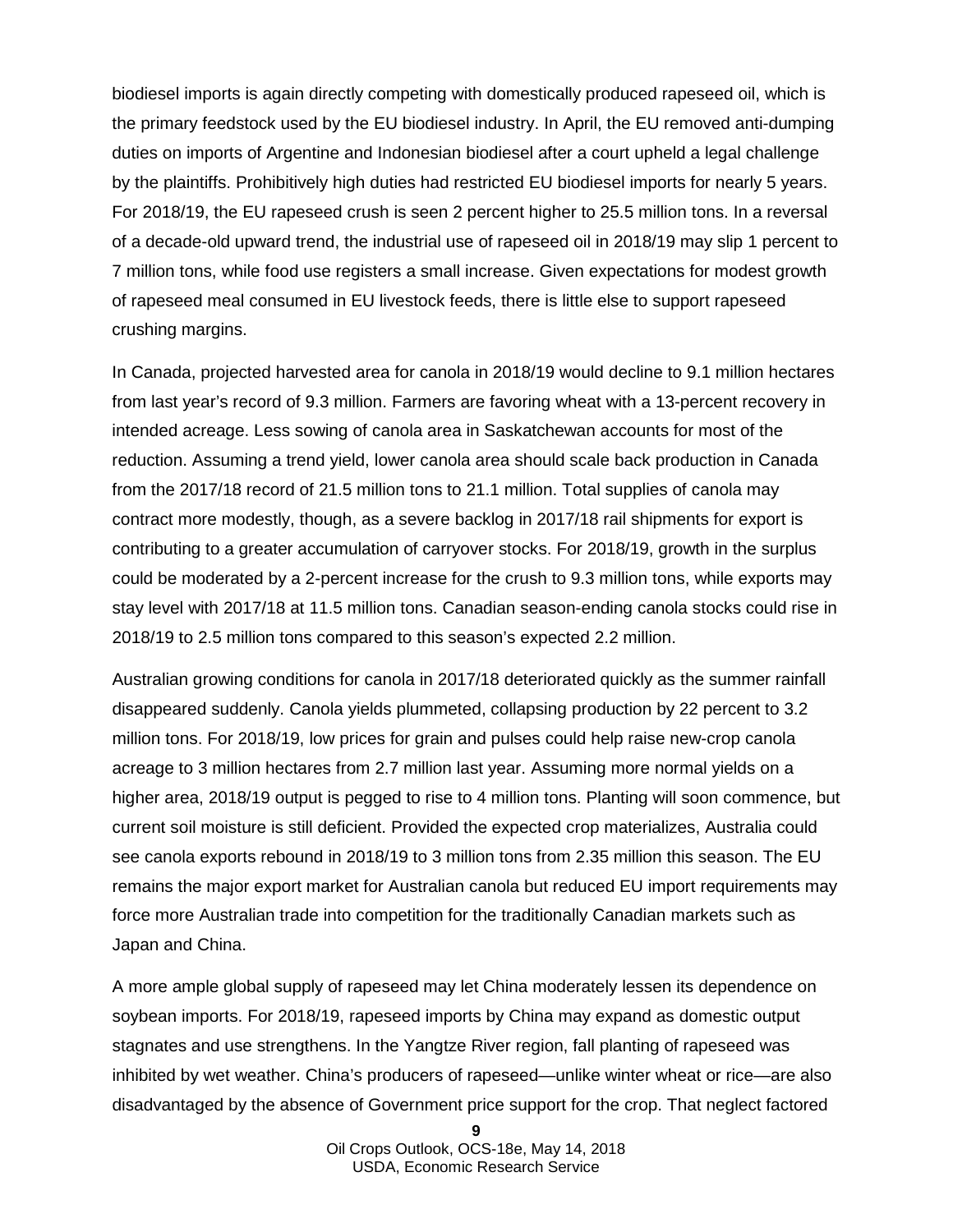into a 1-percent decline in 2018/19 rapeseed area (and 6 percent since 2014/15)—to 7.1 million hectares. Domestic production of rapeseed is forecast to dip to 14.2 million tons from 14.4 million in 2017/18. Gains in domestic crushing (from 18.5 million to 19.1 million) would propel an expansion of China's rapeseed imports to 5.3 million tons from 4.6 million in 2017/18.

### New Peak Seen for Global Sunflowerseed Output

In 2018/19, global sunflowerseed production could increase to a record 49.8 million tons from 47.2 million in 2017/18. Expected crop gains for Ukraine, Russia, and Argentina may counter a possible loss of EU production. Given that these countries are processing nearly all the sunflowerseed that they produce, sunflowerseed oil and sunflowerseed meal will be the main beneficiaries of expanded global trade.

Ukraine is the world's top sunflowerseed producer, but its crop area may stay unchanged in 2018/19 at 6.4 million hectares. Expected production gains for Ukraine—to 15.5 million tons from 13.7 million in 2017/18—would stem entirely from improved sunflowerseed yields. Impressive growth in the country's crush could resume with an 11-percent gain to 15.3 million tons.

USDA anticipates Russian sunflowerseed area to expand 5 percent in 2018/19 to 7.5 million hectares, despite a narrowing of its profitability with other crops. A strengthening ruble over the last year has weakened prices and may slow the 30-year expansion of sunflowerseed area. On the other hand, lower costs of imported production inputs could also help Russian farmers to better afford higher application rates for fertilizer and to sow more hybrid seed varieties. Assuming normal weather, those additional inputs should lead to better yields. Russian sunflowerseed production in 2018/19 is projected up 11 percent to 11.5 million tons.

Higher crop production would boost the Russian sunflowerseed crush 8 percent in 2018/19 to a record 10.8 million tons. A doubling of Russia's domestic processing capacity over the last 10 years makes the increase possible. The country's crushing plants predominantly process sunflowerseed, but many can process other oilseeds, too. The newest plants are situated to service the export market for sunflowerseed oil. Largely due to the growing strength of its sunflowerseed oil shipments, Russia has been a consistent net exporter of vegetable oils since 2011/12.

A marginal decline is seen for EU sunflowerseed area in 2018/19 as declines in Romania, Bulgaria, and Italy would more than offset expanded planting in Spain. In 2017/18, EU sunflowerseed yields swelled to a record high with favorable weather. If yields also recede to a

**<sup>10</sup>**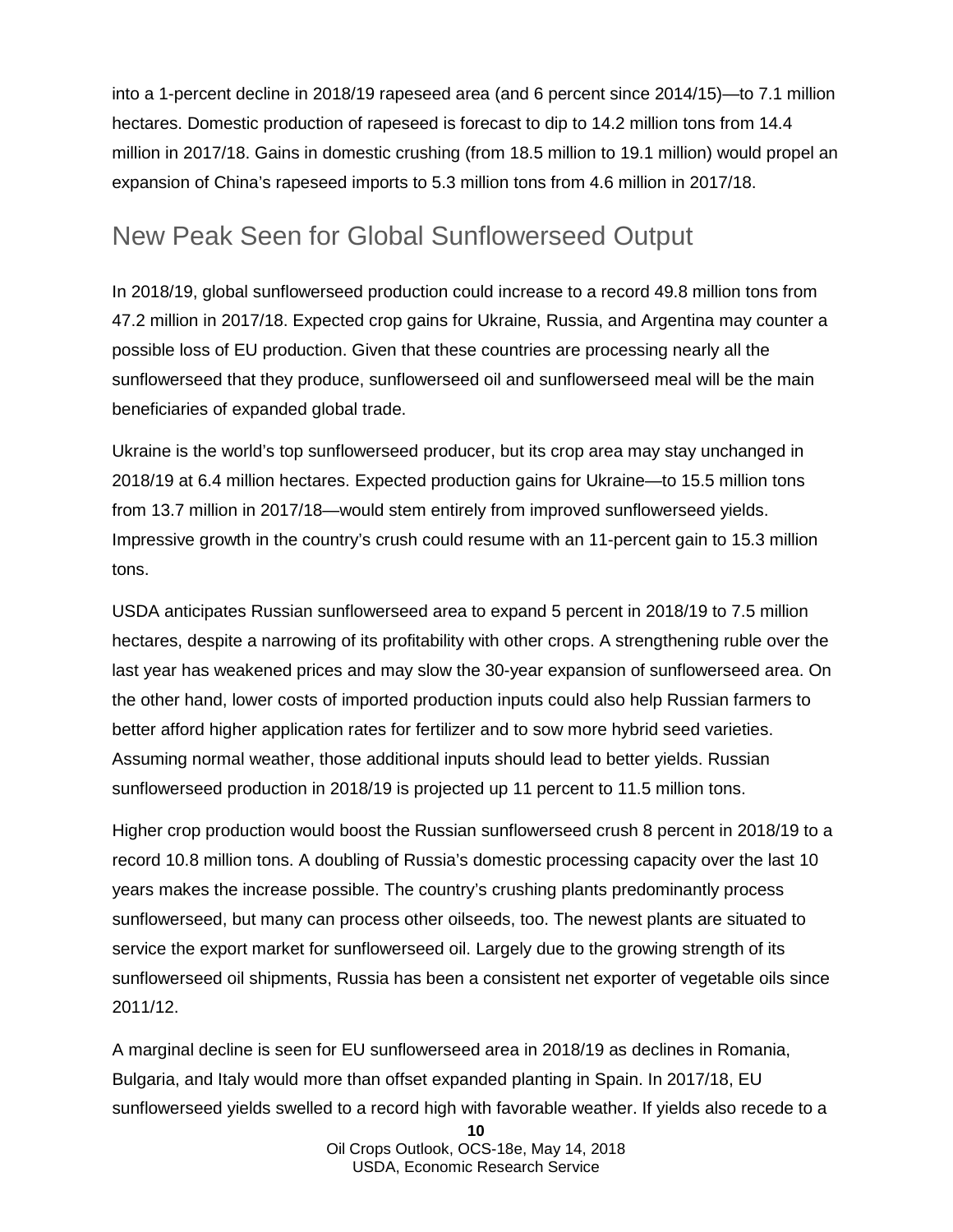more typical level this year, the area decline would reduce EU sunflowerseed production by 5 percent to 9.1 million tons. Lower domestic output may then trim the EU sunflowerseed crush in 2018/19 by 4 percent to 8.2 million tons.

In 2018/19, Argentine sunflowerseed producers will welcome better growing conditions. Drought conditions significantly curtailed sown area for the previous year's crop. More optimistic early projections of the 2017/18 harvest were never realized, and production stagnated at 3.4 million tons. Production gains for 2018/19, however, may again be minimal. While better growing conditions are likely, competition for farmland with other crops will be formidable. Little change is seen for domestic crushing and exports of Argentine sunflowerseed products next year.

### Marginally Lower Cottonseed and Peanut Harvests Projected

Global production of cottonseed is seen declining 1 percent in 2018/19 to 44.3 million tons as lower harvests by China, the United States, and Australia offset an increase for Pakistan. China's yields of cottonseed may retreat from last year's exceptionally good level and magnify a 1.5-percent decrease in cotton area. While producers in the province of Xinjiang are likely to raise sown cotton area, it would be countered by area declines in other regions, where producers are ineligible for the cotton support payments received in Xinjiang. Lower overall crop yields could trim the country's 2018/19 cottonseed production by 2 percent to 10.6 million tons. For India—the top ranked producer of cottonseed—2018/19 production is projected unchanged at 12.1 million tons. A 4-percent loss of Indian cotton area (to 11.8 million hectares) to soybeans and rice would be offset by better yields, which suffered pest damage last year. Indian cottonseed demand could still edge up slightly with a decline of carryout stocks.

For 2018/19, global peanut production is projected down 2 percent to 44.6 million tons. Lower output in India and the United States may be only partly offset by expected increases for China and Argentina. In 2017/18, India had a record-high peanut yield that is unlikely to be duplicated this year. Even with a modest area increase, a reduced Indian yield would lower its 2018/19 peanut crop by 500,000 tons to 6 million.

### Further Easing Seen for Global Vegetable Oil Market

Over the last year, a production recovery for palm oil has widened its price discount with soybean oil by nearly \$50 per ton. By assuming that Argentine production of soybean oil in 2018/19 can return to its former highs, a more intense competition with palm oil is likely to develop. Argentine soybean oil exports are projected 9 percent higher in 2018/19 to 5.1 million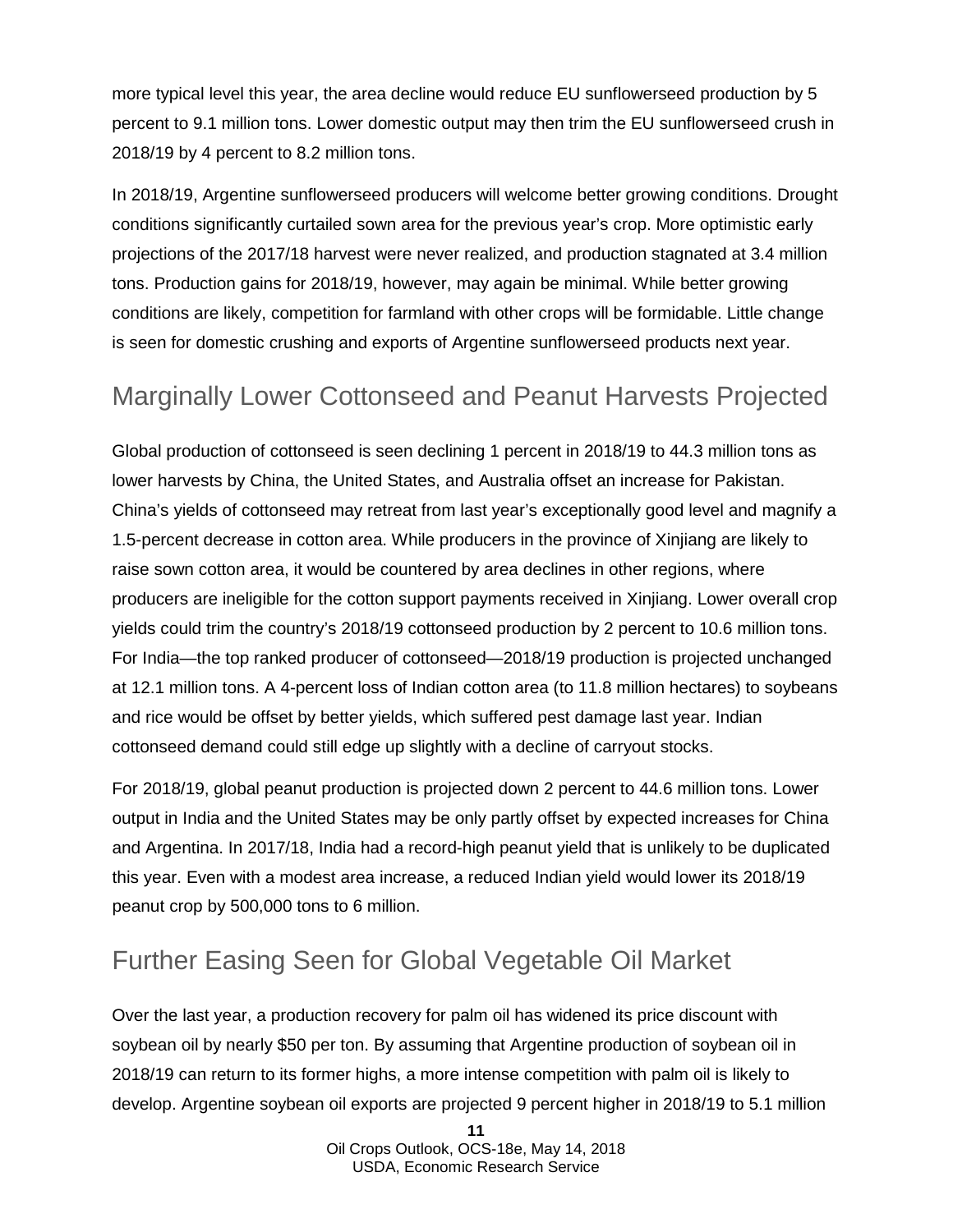tons. In addition, higher trade in sunflowerseed oil would supplement a well-supplied global vegetable oil market. In 2018/19, sunflowerseed oil exports for Ukraine are expected 9 percent higher to 5.8 million tons while Russian shipments could rise 5 percent to 2.2 million. Once again, India will dominate the global import gains for each of these vegetable oils next year.

Three years ago, global palm oil production slumped due to El Nino-related droughts in Southeast Asia. Since then, a production turnaround for palm oil has sparked a sharp improvement in global vegetable oil supplies. In 2018/19, global leader Indonesia will forge ahead with a projected 5-percent gain in palm oil output to 40.5 million tons. The surplus could expand Indonesian palm oil exports by 4 percent to 29.2 million tons. Industrial use of palm oil could also get a 10-percent boost to 3.95 million tons as wider use of biodiesel for domestic industries adds to consumption growth. Indonesia mandates that biodiesel account for 20 percent of the domestic fuel use by transportation and industry. Funding to subsidize the cost difference between diesel and biodiesel in Indonesia is achieved through a \$50 per metric ton export tax on crude palm oil. Years ago, Indonesian domestic use of biodiesel surpassed exports as a market, but a resurgence in exports to Europe next year would enhance total demand, as well.

Malaysian palm oil output in 2018/19 is expected to edge up 2 percent to 21 million tons. Most of the Malaysian production gain might be attributed to a modest increase in oil palm area. Even with normal weather and replanting with higher yielding varieties, however, Malaysian yields have been constrained by a chronic shortage of labor. If the fresh fruit bunches are not harvested from the trees in a timely manner, the overripe fruit will simply fall to the ground and rot. This issue affects independent smallholders most acutely. By working only 5-10 hectares of trees, these producers have the most difficulty in hiring seasonal foreign workers. Smallholders account for 16 percent of Malaysian oil palm area. In contrast, the large private and Government-owned plantations can more afford to keep full-time manual laborers as well as adopt labor-saving mechanization.

Higher Malaysian palm oil exports will be tempered by competition from Indonesia as well as exporters of soybean oil and sunflowerseed oil. USDA projects Malaysian palm oil exports to rise 1 percent in 2018/19 to 17.5 million tons, with ending stocks possibly surging 27 percent to 3.7 million tons. If an accumulation of Malaysian stocks becomes too burdensome, the Government could temporarily suspend its 5-percent export tax on crude palm oil, as it did for part of 2017/18.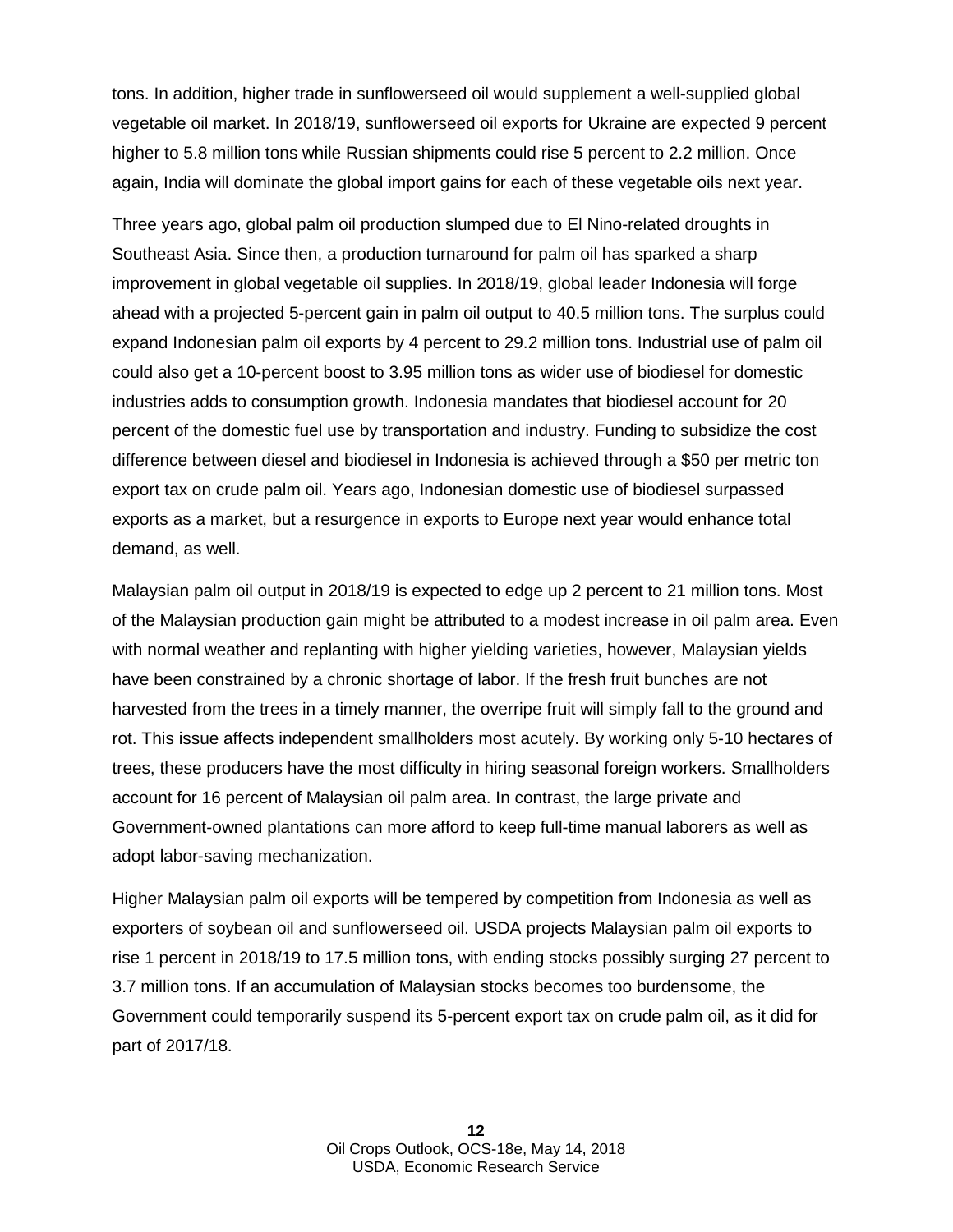

#### **Higher global palm oil trade in 2018/19 may not prevent stocks from rising**

Million metric tons

Source: USDA, Foreign Agricultural Service, Production, Supply, and Distribution Online.

In March, the Government of India raised the country's import tariff for crude palm oil from 30 percent to 44 percent to support domestic oilseed producers. The tariffs may be left intact throughout 2018/19 provided global palm oil prices do not greatly strengthen. While India's domestic oilseed production is seen climbing 6 percent in 2018/19 to 36.5 million tons, vegetable oil imports will continue to grow due to rising demand. Indian vegetable oil consumption in 2018/19 is seen expanding 5 percent to 24.8 million tons. Indian imports are projected up 8 percent for palm oil to 11.5 million tons, up 6 percent to 3.55 million for soybean oil, and 13 percent higher for sunflowerseed oil to 2.2 million tons.

In contrast, China's palm oil demand in recent years has waned as it has been displaced by growth in domestic soybean oil production. For 2018/19, China's imports of palm oil are projected marginally higher to 4.95 million tons while soybean oil imports could decline to 350,000 tons.

Minimal change is anticipated for EU consumption and imports of vegetable oil in 2018/19. EU consumption of rapeseed oil and soybean oil could each inch up 1 percent. In contrast, EU palm oil demand could weaken by 2 percent next year while sunflowerseed oil use stays unchanged. Although EU consumption of vegetable oils has slowed dramatically, its biodiesel industry is still the world's largest. For its next update of the Renewable Energy Directive in 2021, the EU is considering lowering the percentage that first-use food-crop oils can constitute of the biofuels feedstock. A complete ban on the use of palm oil in biodiesel is also under discussion.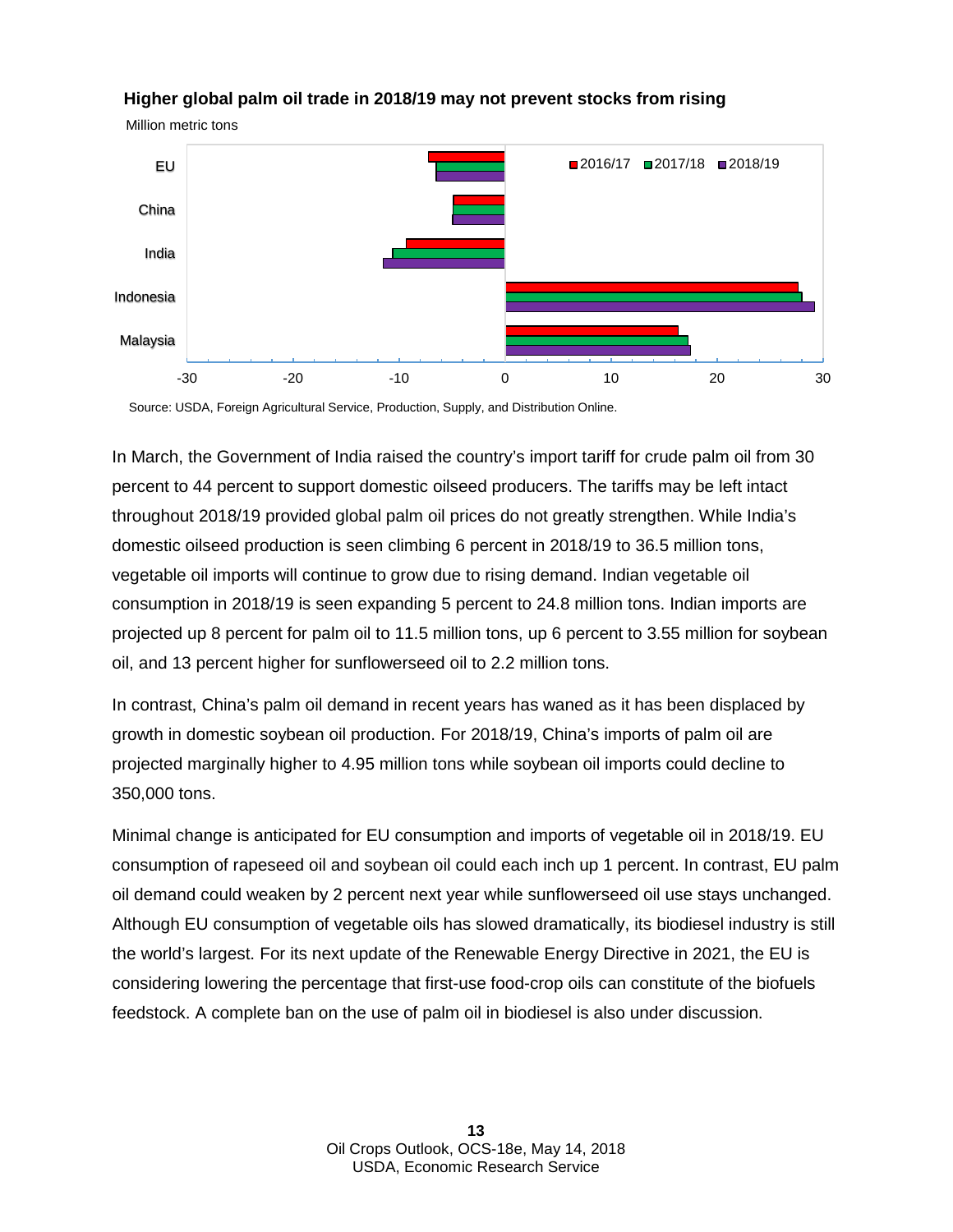|                                                              |               | Area      | Yield    |           | Supply     |                |         |                   |          | Use     |         |         |
|--------------------------------------------------------------|---------------|-----------|----------|-----------|------------|----------------|---------|-------------------|----------|---------|---------|---------|
| Year beginning                                               | Planted       | Harvested |          | Beginning |            |                |         | Crush             | Seed &   |         |         | Ending  |
| September 1                                                  |               |           |          | stocks    | Production | <b>Imports</b> | Total   |                   | residual | Exports | Total   | stocks  |
|                                                              | Million acres |           | Bu./acre |           |            |                |         | -Million bushels- |          |         |         |         |
| 2016/17 <sup>1</sup>                                         | 83.4          | 82.7      | 52.0     | 197       | 4,296      | 22             | 4,515   | 1,901             | 139      | 2,174   | 4,213   | 302     |
| 2017/18 <sup>2</sup>                                         | 90.1          | 89.5      | 49.1     | 302       | 4,392      | 25             | 4,719   | 1,990             | 134      | 2,065   | 4,189   | 530     |
| 2018/19 <sup>2</sup>                                         | 89.0          | 88.2      | 48.5     | 530       | 4,280      | 25             | 4,835   | 1,995             | 135      | 2,290   | 4,420   | 415     |
| Soybeans: Quarterly U.S. supply and disappearance<br>2016/17 |               |           |          |           |            |                |         |                   |          |         |         |         |
| September                                                    |               |           |          |           |            | 2.3            |         | 138.3             |          | 136.5   |         |         |
| October                                                      |               |           |          |           |            | 1.8            |         | 175.9             |          | 412.2   |         |         |
| November                                                     |               |           |          |           |            | 1.4            |         | 170.7             |          | 377.2   |         |         |
| September-November                                           |               |           |          | 196.7     | 4,296.1    | 5.4            | 4,498.2 | 484.9             | 188.4    | 925.9   | 1,599.2 | 2,899.1 |
| December                                                     |               |           |          |           |            | 1.2            |         | 169.0             |          | 293.3   |         |         |
| January                                                      |               |           |          |           |            | 3.2            |         | 171.3             |          | 272.7   |         |         |
| February                                                     |               |           |          |           |            | 2.3            |         | 151.4             |          | 162.3   |         |         |
| December-February                                            |               |           |          | 2,899.1   |            | 6.6            | 2,905.7 | 491.8             | $-53.3$  | 728.3   | 1,166.8 | 1,738.9 |
| March                                                        |               |           |          |           |            | 2.2            |         | 160.8             |          | 114.7   |         |         |
| April                                                        |               |           |          |           |            | 1.6            |         | 150.3             |          | 89.4    |         |         |
| May                                                          |               |           |          |           |            | 2.1            |         | 158.0             |          | 53.3    |         |         |
| March-May                                                    |               |           |          | 1,738.9   |            | 6.0            | 1,744.9 | 469.1             | 52.7     | 257.3   | 779.0   | 965.9   |
| June                                                         |               |           |          |           |            | 1.1            |         | 148.2             |          | 66.0    |         |         |
| July                                                         |               |           |          |           |            | 1.7            |         | 155.6             |          | 83.1    |         |         |
| August                                                       |               |           |          |           |            | 1.5            |         | 151.6             |          | 113.0   |         |         |
| June-August                                                  |               |           |          | 965.9     |            | 4.2            | 970.1   | 455.5             | $-49.1$  | 262.2   | 668.5   | 301.6   |
| Total                                                        |               |           |          |           | 4,296.1    | 22.2           | 4,515.1 | 1,901.2           | 138.6    | 2,173.7 | 4,213.5 |         |
| 2017/18                                                      |               |           |          |           |            |                |         |                   |          |         |         |         |
| September                                                    |               |           |          |           |            | 1.4            |         | 145.4             |          | 170.5   |         |         |
| October                                                      |               |           |          |           |            | 2.8            |         | 175.9             |          | 346.9   |         |         |
| November                                                     |               |           |          |           |            | 1.4            |         | 173.3             |          | 331.9   |         |         |
| September-November                                           |               |           |          | 301.6     | 4,391.6    | 5.6            | 4,698.8 | 494.6             | 194.1    | 849.3   | 1,538.1 | 3,160.7 |
| December                                                     |               |           |          |           |            | 2.3            |         | 176.3             |          | 237.1   |         |         |
| January                                                      |               |           |          |           |            | 1.5            |         | 174.7             |          | 211.7   |         |         |
| February                                                     |               |           |          |           |            | 1.2            |         | 165.0             |          | 154.8   |         |         |
| December-February                                            |               |           |          | 3,160.7   |            | 5.0            | 3,165.7 | 516.0             | $-61.1$  | 603.6   | 1,058.5 | 2,107.1 |
| March                                                        |               |           |          |           |            | 2.1            |         | 182.2             |          | 119.0   |         |         |
| Total to date                                                |               |           |          |           | 4,391.6    | 12.7           | 4,705.9 | 1,192.8           | 133.1    | 1,571.9 | 2,596.6 |         |

#### Table 1--Soybeans: Annual U.S. supply and disappearance

 $1$  Estimated.  $2$  Forecast. Note: 1 metric ton equals 36.744 bushels and 1 acre equals 2.471 hectares.

Sources: USDA, National Agricultural Statistics Service, *Crop Production* and *Grain Stocks* and U.S. Department of Commerce, U.S. Census Bureau, *Foreign Trade Statistics.*

Last update: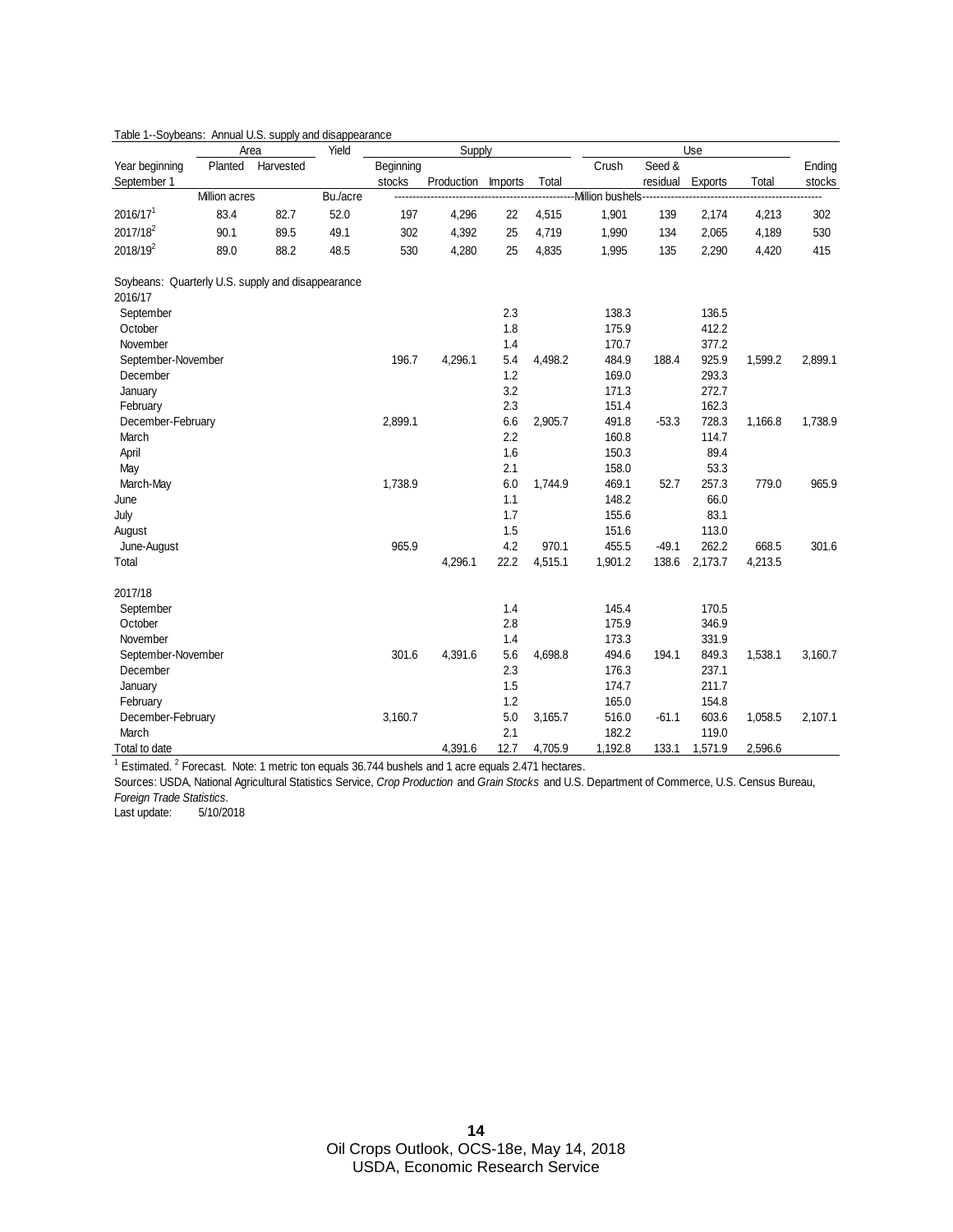| Table 2--Soybean meal: U.S. supply and disappearance |  |  |
|------------------------------------------------------|--|--|
|------------------------------------------------------|--|--|

|                                                                            |           |            | Supply         |          |                                  | Disappearance |          |        |
|----------------------------------------------------------------------------|-----------|------------|----------------|----------|----------------------------------|---------------|----------|--------|
| Year beginning                                                             | Beginning |            |                |          |                                  |               |          | Ending |
| October 1                                                                  | stocks    | Production | <b>Imports</b> | Total    | Domestic                         | Exports       | Total    | stocks |
|                                                                            |           |            |                |          | ---- 1,000 short tons----------- |               |          |        |
| 2016/17 <sup>1</sup>                                                       | 264       | 44,787     | 349            | 45,400   | 33,399                           | 11,601        | 45,000   | 401    |
| 2017/18 <sup>2</sup>                                                       | 401       | 47,099     | 500            | 48,000   | 35,000                           | 12,700        | 47,700   | 300    |
| $2018/19^2$                                                                | 300       | 47,250     | 350            | 47.900   | 35.200                           | 12.400        | 47.600   | 300    |
| 2016/17                                                                    |           |            |                |          |                                  |               |          |        |
| October                                                                    | 263.9     | 4,104.0    | 26.4           | 4,394.3  | 3,084.1                          | 932.5         | 4.016.7  | 377.6  |
| November                                                                   | 377.6     | 4,012.5    | 28.1           | 4,418.3  | 2,997.7                          | 1,012.5       | 4,010.2  | 408.0  |
| December                                                                   | 408.0     | 3,964.1    | 25.9           | 4,398.1  | 3,012.1                          | 939.6         | 3,951.7  | 446.4  |
| January                                                                    | 446.4     | 4,025.2    | 36.5           | 4,508.1  | 2,766.0                          | 1,307.2       | 4,073.2  | 434.9  |
| February                                                                   | 434.9     | 3,559.2    | 35.9           | 4,029.9  | 2,568.3                          | 1,056.8       | 3,625.1  | 404.8  |
| March                                                                      | 404.8     | 3,773.7    | 25.7           | 4,204.1  | 2,392.3                          | 1,457.4       | 3,849.7  | 354.5  |
| April                                                                      | 354.5     | 3,523.5    | 29.0           | 3,907.0  | 2,567.2                          | 909.6         | 3,476.9  | 430.1  |
| May                                                                        | 430.1     | 3,732.0    | 35.6           | 4,197.7  | 2,971.2                          | 798.6         | 3,769.7  | 428.0  |
| June                                                                       | 428.0     | 3,489.5    | 30.9           | 3,948.4  | 2,747.3                          | 851.1         | 3,598.4  | 350.0  |
| July                                                                       | 350.0     | 3,638.1    | 18.0           | 4,006.1  | 2,809.6                          | 772.8         | 3,582.4  | 423.7  |
| August                                                                     | 423.7     | 3,556.5    | 30.7           | 4,010.8  | 2,809.0                          | 875.3         | 3,684.3  | 326.5  |
| September                                                                  | 326.5     | 3,408.6    | 26.9           | 3,762.1  | 2,674.0                          | 687.4         | 3,361.4  | 400.6  |
| Total                                                                      |           | 44,787.0   | 349.5          | 45,400.4 | 33,398.9                         | 11,600.9      | 44,999.8 |        |
| 2017/18                                                                    |           |            |                |          |                                  |               |          |        |
| October                                                                    | 400.6     | 4,123.8    | 29.5           | 4,554.0  | 3,379.0                          | 781.7         | 4,160.7  | 393.3  |
| November                                                                   | 393.3     | 4,101.7    | 34.4           | 4,529.4  | 3,025.4                          | 1,114.9       | 4,140.3  | 389.1  |
| December                                                                   | 389.1     | 4,173.0    | 32.3           | 4,594.4  | 2,854.0                          | 1,185.5       | 4,039.5  | 554.9  |
| January                                                                    | 554.9     | 4,128.3    | 47.4           | 4,730.6  | 3,137.9                          | 1,182.7       | 4,320.6  | 410.0  |
| February                                                                   | 410.0     | 3,899.6    | 48.2           | 4,357.7  | 2,658.7                          | 1,243.3       | 3,901.9  | 455.8  |
| March                                                                      | 455.8     | 4,306.5    | 56.8           | 4,819.1  | 2,860.1                          | 1,414.8       | 4,274.9  | 544.2  |
| Total to date                                                              |           | 24,733.0   | 248.6          | 25,382.2 | 17,915.0                         | 6,923.0       | 24,838.0 |        |
| $1$ Estimated. $2$ Forecast. Note: 1 metric ton equals 1.10231 short tons. |           |            |                |          |                                  |               |          |        |

Source: USDA, World Agricultural Outlook Board, *World Agricultural Supply and Demand Estimates.*

Last update: 5/10/2018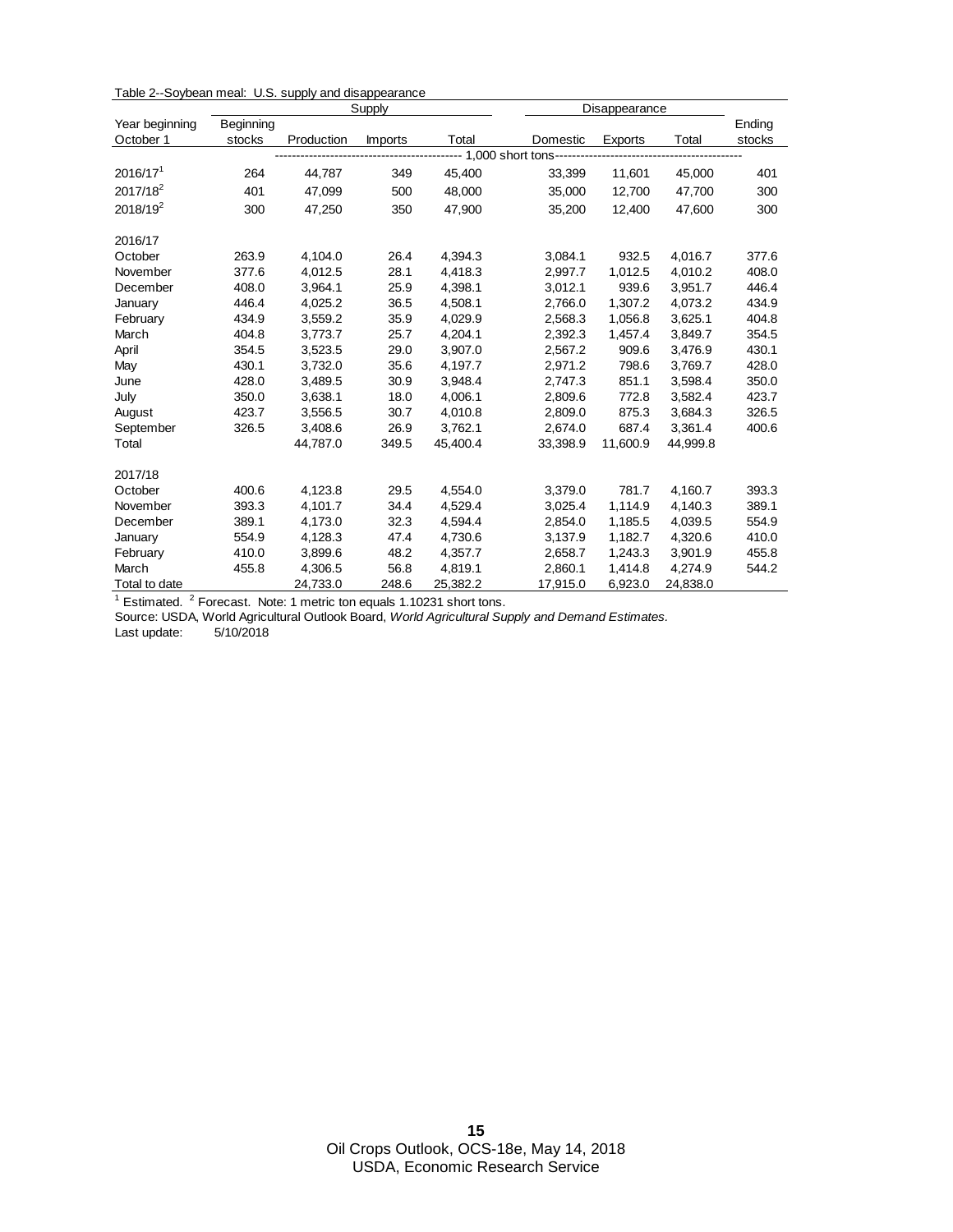|                      |           |            | Supply         |          |          | Disappearance  |              |         |          |         |  |  |
|----------------------|-----------|------------|----------------|----------|----------|----------------|--------------|---------|----------|---------|--|--|
| Year beginning       | Beginning | Production | <b>Imports</b> | Total    | Domestic |                |              | Exports | Total    | Ending  |  |  |
| October 1            | stocks    |            |                |          | Total    | Biodiesel      | Food & Other |         |          | stocks  |  |  |
|                      |           |            |                |          |          | Million pounds |              |         |          |         |  |  |
|                      |           |            |                |          |          |                |              |         |          |         |  |  |
| 2016/17 <sup>1</sup> | 1,687     | 22,123     | 318            | 24,128   | 19,861   | 6,200          | 13,661       | 2,556   | 22,418   | 1,711   |  |  |
| 2017/18 <sup>2</sup> | 1,711     | 22,885     | 300            | 24,896   | 20,700   | 6,800          | 13,900       | 2,300   | 23,000   | 1,896   |  |  |
| 2018/19 <sup>2</sup> | 1,896     | 23,040     | 300            | 25,236   | 21,300   | 7,300          | 14,000       | 2,100   | 23,400   | 1,836   |  |  |
| 2016/17              |           |            |                |          |          |                |              |         |          |         |  |  |
| October              | 1,686.8   | 2,028.5    | 13.9           | 3,729.3  | 1,693.0  | 526.0          | 1,167.0      | 241.0   | 1,934.0  | 1,795.3 |  |  |
| November             | 1,795.3   | 1,961.3    | 38.4           | 3,795.0  | 1,777.6  | 595.8          | 1,181.7      | 236.7   | 2,014.3  | 1,780.7 |  |  |
| December             | 1,780.7   | 1,950.2    | 47.4           | 3,778.3  | 1,670.5  | 610.5          | 1,060.1      | 235.5   | 1,906.1  | 1,872.3 |  |  |
| January              | 1,872.3   | 1,982.9    | 22.7           | 3,877.8  | 1,492.8  | 390.1          | 1,102.7      | 259.4   | 1,752.1  | 2,125.7 |  |  |
| February             | 2,125.7   | 1,757.0    | 20.8           | 3,903.6  | 1,451.5  | 369.2          | 1,082.3      | 238.7   | 1,690.2  | 2,213.3 |  |  |
| March                | 2,213.3   | 1,865.5    | 27.1           | 4,105.9  | 1,467.5  | 369.5          | 1,098.0      | 294.5   | 1,762.0  | 2,343.8 |  |  |
| April                | 2,343.8   | 1,737.8    | 32.3           | 4,113.9  | 1,615.5  | 426.7          | 1,188.8      | 258.3   | 1,873.9  | 2,240.0 |  |  |
| May                  | 2,240.0   | 1,839.3    | 31.5           | 4,110.8  | 1,680.4  | 545.5          | 1,134.9      | 161.2   | 1,841.6  | 2,269.3 |  |  |
| June                 | 2,269.3   | 1,735.6    | 24.3           | 4,029.2  | 1,748.0  | 548.8          | 1,199.2      | 138.2   | 1,886.3  | 2,142.9 |  |  |
| July                 | 2,142.9   | 1,801.4    | 22.5           | 3,966.7  | 1,766.8  | 606.2          | 1,160.6      | 199.4   | 1,966.2  | 2,000.5 |  |  |
| August               | 2,000.5   | 1,762.2    | 19.3           | 3,782.1  | 1,808.6  | 608.2          | 1,200.4      | 163.1   | 1,971.7  | 1,810.3 |  |  |
| September            | 1,810.3   | 1,701.8    | 18.0           | 3,530.1  | 1,689.0  | 603.9          | 1,085.1      | 130.2   | 1,819.2  | 1,711.0 |  |  |
| Total                |           | 22,123.4   | 318.2          | 24,128.5 | 19,861.2 | 6,200.3        | 13,660.9     | 2,556.3 | 22,417.5 |         |  |  |
| 2017/18              |           |            |                |          |          |                |              |         |          |         |  |  |
| October              | 1,711.0   | 2,016.9    | 32.2           | 3,760.0  | 1,921.0  | 577.4          | 1,343.6      | 212.8   | 2,133.8  | 1,626.2 |  |  |
| November             | 1,626.2   | 1,977.0    | 22.0           | 3,625.3  | 1,802.7  | 590.8          | 1,211.9      | 132.0   | 1,934.7  | 1,690.6 |  |  |
| December             | 1,690.6   | 2,015.3    | 31.2           | 3,737.0  | 1,613.4  | 594.0          | 1,019.4      | 173.0   | 1,786.4  | 1,950.7 |  |  |
| January              | 1,950.7   | 1,995.6    | 22.1           | 3,968.4  | 1,547.9  | 462.1          | 1,085.8      | 180.7   | 1,728.6  | 2,239.8 |  |  |
| February             | 2,239.8   | 1,889.8    | 41.1           | 4,170.8  | 1,564.3  | 495.6          | 1,068.7      | 181.1   | 1,745.4  | 2,425.4 |  |  |
| March                | 2,425.4   | 2,079.1    | 21.1           | 4,525.6  | 1,879.6  | <b>NA</b>      | <b>NA</b>    | 201.5   | 2,081.1  | 2,444.5 |  |  |
| Total to date        |           | 11,973.7   | 169.7          | 13,854.4 | 10,328.9 | 2,719.9        | 5,729.4      | 1,081.0 | 11,409.9 |         |  |  |

Table 3--Soybean oil: U.S. supply and disappearance

 $1$  Estimated.  $2$  Forecast. Note: 1 metric ton equals 2,204.622 pounds. NA: Not available.

Source: USDA, World Agricultural Outlook Board, *World Agricultural Supply and Demand Estimates.*

Last update: 5/11/2018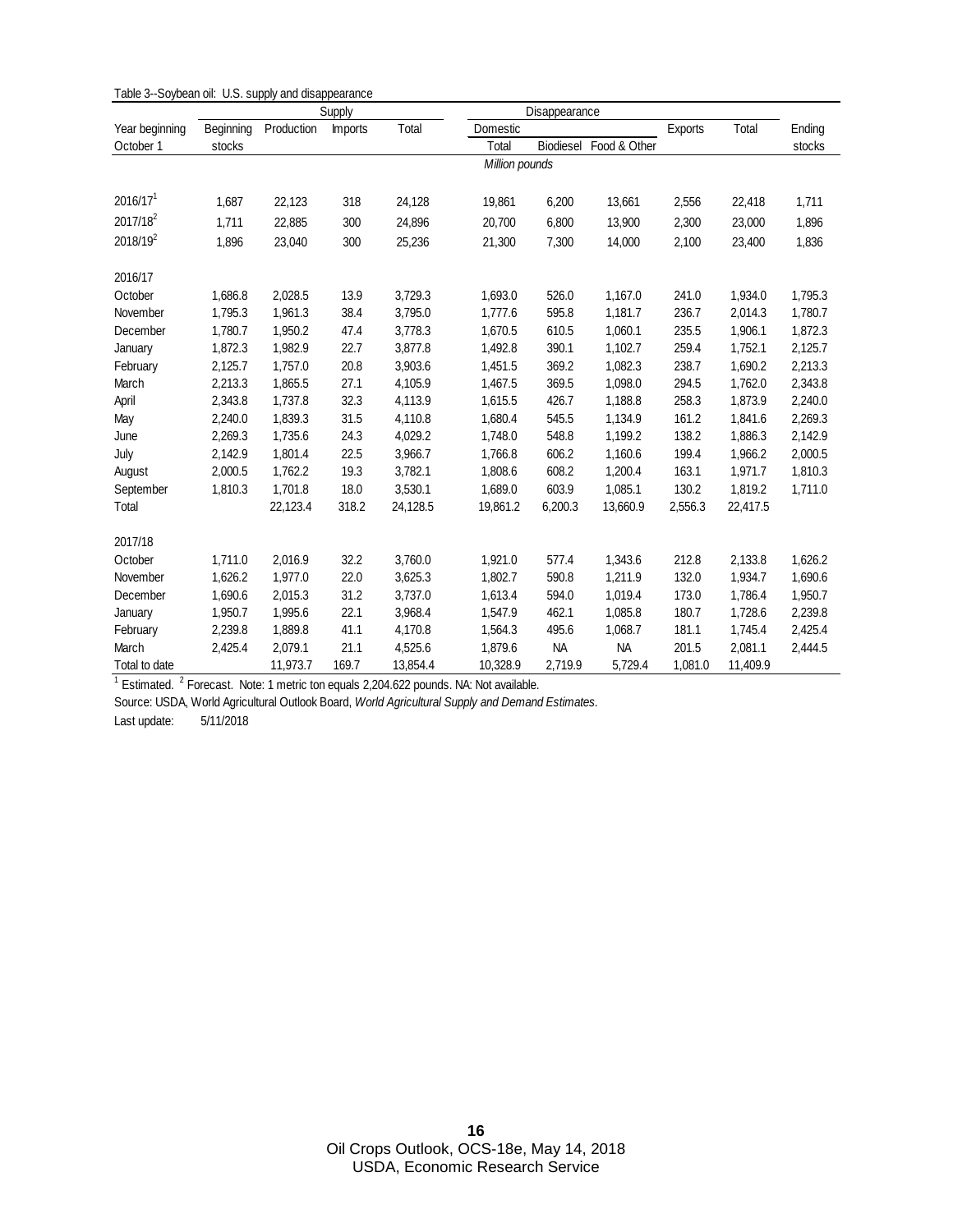#### Table 4--Cottonseed: U.S. supply and disappearance

|                        |           |            | Supply  |       |                  | Disappearance |         |       |       |        |
|------------------------|-----------|------------|---------|-------|------------------|---------------|---------|-------|-------|--------|
| Year beginning         | Beginning |            |         |       |                  |               |         |       |       | Ending |
| August 1               | stocks    | Production | Imports | Total |                  | Crush         | Exports | Other | Total | stocks |
|                        |           |            |         |       | 1.000 short tons |               |         |       |       |        |
| $2016/17$ <sup>1</sup> | 391       | 5.369      | 51      | 5.811 |                  | 1.769         | 342     | 3.300 | 5.411 | 400    |
| 2017/18 <sup>2</sup>   | 400       | 6.422      | 0       | 6.822 |                  | 1.900         | 475     | 3.997 | 6.372 | 450    |
| 2018/19 <sup>2</sup>   | 450       | 6.145      | 0       | 6,595 |                  | 1.900         | 425     | 3.895 | 6.220 | 375    |

<sup>1</sup> Estimated. <sup>2</sup> Forecast.

Sources: USDA*,* National Agricultural Statistics Service, *Crop Production* and U.S. Department of Commerce,

U.S. Census Bureau, *Foreign Trade Statistics.*

#### Table 5--Cottonseed meal: U.S. supply and disappearance

|                             |                     |            | Supply         |                  | Disappearance |         |       |                  |
|-----------------------------|---------------------|------------|----------------|------------------|---------------|---------|-------|------------------|
| Year beginning<br>October 1 | Beginning<br>stocks | Production | <i>Imports</i> | Total            | Domestic      | Exports | Total | Ending<br>stocks |
|                             |                     |            |                | 1.000 short tons |               |         |       |                  |
| $2016/17$ <sup>1</sup>      | 20                  | 805        | 0              | 825              | 687           | 110     | 797   | 28               |
| 2017/18 <sup>2</sup>        | 28                  | 855        | 0              | 883              | 718           | 125     | 843   | 40               |
| 2018/19 <sup>2</sup>        | 40                  | 855        | 0              | 895              | 735           | 120     | 855   | 40               |

<sup>1</sup> Estimated. <sup>2</sup> Forecast.

Source: USDA, Foreign Agricultural Service, *PS&D Online.*

#### Table 6--Cottonseed oil: U.S. supply and disappearance

|                      |           |            | Supply         |       |                | Disappearance |         |       |        |
|----------------------|-----------|------------|----------------|-------|----------------|---------------|---------|-------|--------|
| Year beginning       | Beginning |            |                |       |                |               |         |       | Ending |
| October 1            | stocks    | Production | <i>Imports</i> | Total |                | Domestic      | Exports | Total | stocks |
|                      |           |            |                |       | Million pounds |               |         |       |        |
|                      |           |            |                |       |                |               |         |       |        |
| 2016/17 <sup>1</sup> | 42        | 542        |                | 583   |                | 435           | 104     | 539   | 44     |
| 2017/18 <sup>2</sup> | 44        | 580        | 5              | 629   |                | 469           | 110     | 579   | 50     |
| 2018/19 <sup>2</sup> | 50        | 590        | 5              | 645   |                | 495           | 100     | 595   | 50     |

<sup>1</sup> Estimated. <sup>2</sup> Forecast.

Source: USDA, Foreign Agricultural Service, Production, Supply, and Distribution Online*.*

#### Table 7--Peanuts: U.S. supply and disappearance

|                        |             | Area      | Yield       |           | Supply     |         |                | Disappearance |       |          |         |       |        |
|------------------------|-------------|-----------|-------------|-----------|------------|---------|----------------|---------------|-------|----------|---------|-------|--------|
| Year beginning         | Planted     | Harvested |             | Beginning |            |         |                | Domestic      |       | Seed and |         |       | Ending |
| August 1               |             |           |             | stocks    | Production | Imports | Total          | food          | Crush | residual | Exports | Total | stocks |
|                        | 1.000 acres |           | Pounds/acre |           |            |         | Million pounds |               |       |          |         |       |        |
|                        |             |           |             |           |            |         |                |               |       |          |         |       |        |
| $2016/17$ <sup>1</sup> | 1.671       | .536      | 3,634       | 1,791     | 5,582      | 162     | 7,534          | 3,092         | 880   | 794      | .327    | 6.093 | 1.442  |
| 2017/18 <sup>2</sup>   | 1,871       | .776      | 4,074       | ,442      | 7,234      | 125     | 8,800          | 3,172         | 760   | 843      | ,300    | 6,075 | 2.725  |
| $2018/19^2$            | .537        | .475      | 4.149       | 2,725     | 6,120      | 75      | 8,920          | 3,237         | 857   | 796      | ,200    | 6.090 | 2,830  |

<sup>1</sup> Estimated. <sup>2</sup> Forecast.

Sources: USDA, National Agricultural Statistics Service, *Crop Production* and *Peanut Stocks and Processing,* and U.S. Department of Commerce,

U.S. Census Bureau, *Foreign Trade Statistics.*

Last update: 5/15/2018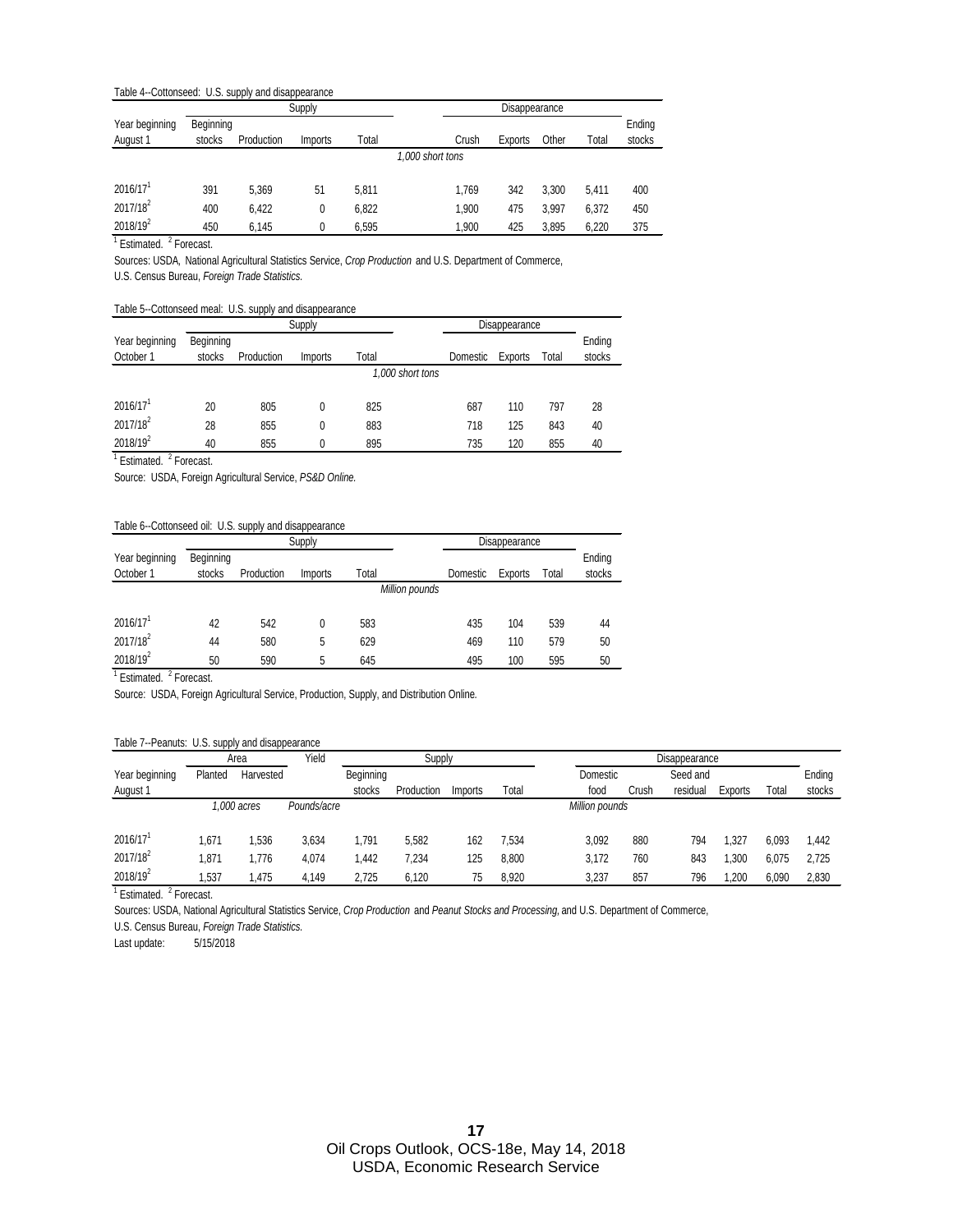| Marketing            |            | Ollocca prioco received by O.O. Tarritions | Soybeans <sup>1</sup> Cottonseed <sup>2</sup> Sunflowerseed <sup>1</sup> | Canola <sup>1</sup> | Peanuts $\overline{2}$             | Flaxseed <sup>3</sup> |
|----------------------|------------|--------------------------------------------|--------------------------------------------------------------------------|---------------------|------------------------------------|-----------------------|
| year                 |            |                                            |                                                                          |                     |                                    |                       |
|                      | \$/bushel  | \$/short ton                               | \$/cwt                                                                   | \$/cwt.             | Cents/pound                        | \$/bushel             |
|                      |            |                                            |                                                                          |                     |                                    |                       |
| 2008/09              | 9.97       | 223.00                                     | 21.80                                                                    | 18.70               | 23.00                              | 12.70                 |
| 2009/10              | 9.59       | 158.00                                     | 15.10                                                                    | 16.20               | 21.70                              | 8.15                  |
| 2010/11              | 11.30      | 161.00                                     | 23.30                                                                    | 19.30               | 22.50                              | 12.20                 |
| 2011/12              | 12.50      | 260.00                                     | 29.10                                                                    | 24.00               | 31.80                              | 13.90                 |
| 2012/13              | 14.40      | 252.00                                     | 25.40                                                                    | 26.50               | 30.10                              | 13.80                 |
| 2013/14              | 13.00      | 246.00                                     | 21.40                                                                    | 20.60               | 24.90                              | 13.80                 |
| 2014/15              | 10.10      | 194.00                                     | 21.70                                                                    | 16.90               | 22.00                              | 11.80                 |
| 2015/16              | 8.95       | 227.00                                     | 19.60                                                                    | 15.60               | 19.30                              | 8.95                  |
| 2016/17              | 9.47       | 195.00                                     | 17.40                                                                    | 16.60               | 19.70                              | 8.00                  |
| 2017/18 <sup>1</sup> | 9.35       | 139.00                                     | 17.50                                                                    | 17.50               | 23.00                              | 9.40                  |
| 2018/19 <sup>1</sup> | 8.75-11.25 | 140-180                                    | 15.55-19.55                                                              |                     | 15.35-19.35 19.25-23.25 8.15-10.65 |                       |
|                      |            |                                            |                                                                          |                     |                                    |                       |
| 2016/17              |            |                                            |                                                                          |                     |                                    |                       |
| September            | 9.41       | 180.00                                     | 17.90                                                                    | 15.50               | 19.10                              | 7.61                  |
| October              | 9.30       | 197.00                                     | 17.00                                                                    | 15.80               | 19.50                              | 7.37                  |
| November             | 9.47       | 195.00                                     | 16.40                                                                    | 16.20               | 19.00                              | 7.36                  |
| December             | 9.64       | 196.00                                     | 17.20                                                                    | 17.10               | 18.60                              | 7.59                  |
| January              | 9.71       | 199.00                                     | 17.20                                                                    | 17.30               | 19.80                              | 8.26                  |
| February             | 9.86       | 203.00                                     | 17.60                                                                    | 17.40               | 20.10                              | 7.86                  |
| March                | 9.69       | <b>NA</b>                                  | 17.40                                                                    | 17.60               | 20.60                              | 8.34                  |
| April                | 9.33       | <b>NA</b>                                  | 17.90                                                                    | 18.00               | 19.80                              | 8.03                  |
| May                  | 9.29       | <b>NA</b>                                  | 17.30                                                                    | 16.80               | 19.40                              | 8.96                  |
| June                 | 9.10       | <b>NA</b>                                  | 17.60                                                                    | 17.40               | 19.70                              | 8.52                  |
| July                 | 9.42       | <b>NA</b>                                  | 17.90                                                                    | 17.80               | 20.50                              | 8.40                  |
| August               | 9.24       | 127.00                                     | 19.10                                                                    | 17.70               | 19.80                              | 9.30                  |
|                      |            |                                            |                                                                          |                     |                                    |                       |
| 2017/18              |            |                                            |                                                                          |                     |                                    |                       |
| September            | 9.35       | 124.00                                     | 17.40                                                                    | 17.30               | 23.00                              | 9.55                  |
| October              | 9.18       | 138.00                                     | 16.80                                                                    | 16.70               | 23.70                              | 9.23                  |
| November             | 9.22       | 144.00                                     | 16.60                                                                    | 17.20               | 23.20                              | 9.21                  |
| December             | 9.30       | 143.00                                     | 17.00                                                                    | 16.70               | 24.10                              | 9.34                  |
| January              | 9.30       | 139.00                                     | 17.60                                                                    | 17.70               | 23.10                              | 9.39                  |
| February             | 9.49       | 156.00                                     | 17.70                                                                    | 18.30               | 22.60                              | 9.81                  |
| March                | 9.81       | <b>NA</b>                                  | 17.30                                                                    | 18.00               | 25.10                              | 9.76                  |

Table 8--Oilseed prices received by U.S. farmers

 $1$  September-August.  $2$  August-July.  $3$  July-June.

NA = Not available. cwt=hundredweight.

Source: USDA, National Agricultural Statistics Service, *Agricultural Prices.* 

Last update:5/10/2018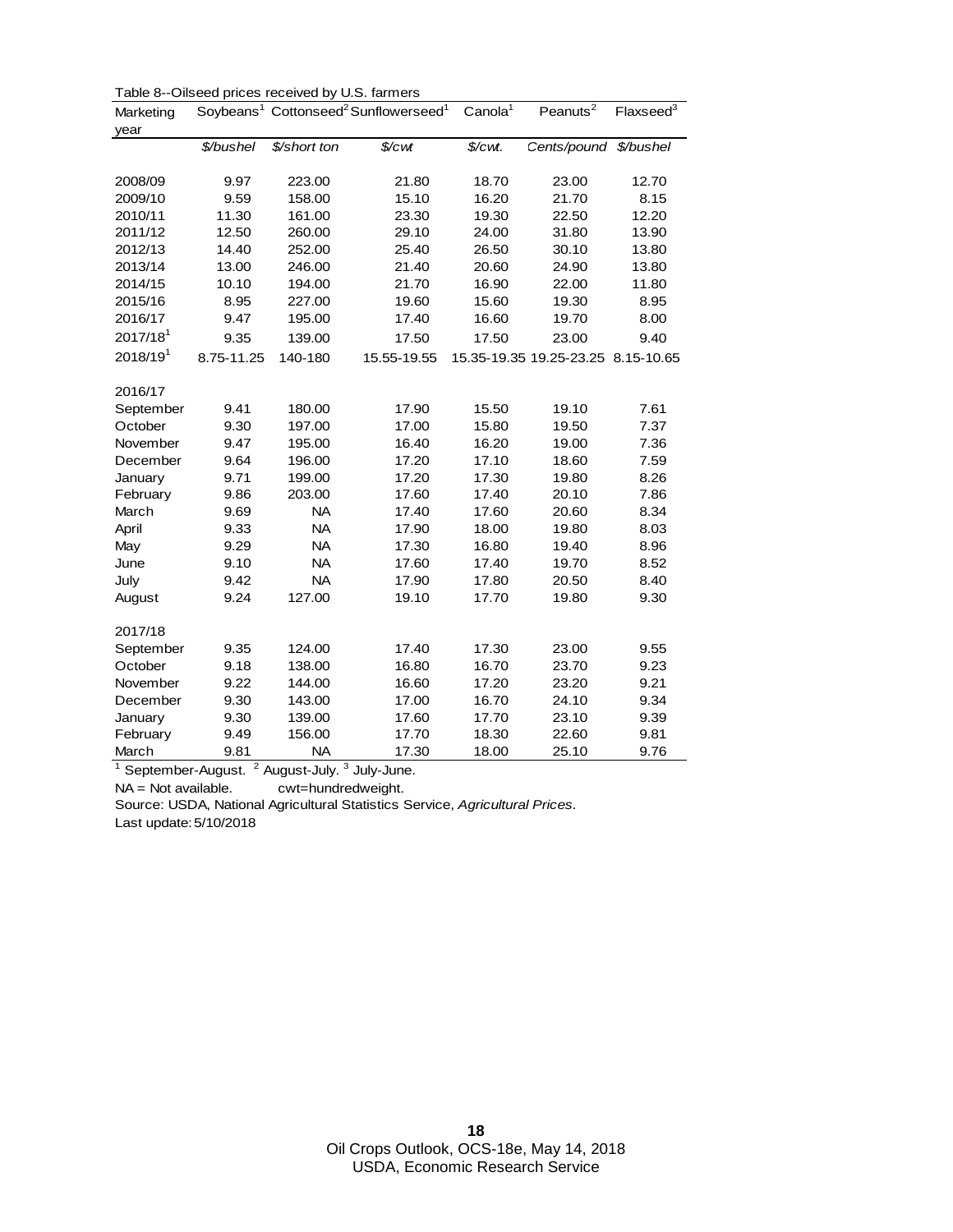Table 9--U.S. vegetable oil and fats prices

| Marketing     | Soybean       | Table 3-0.0. Vegetable off and rate prices | Cottonseed Sunflowerseed Canola |                  | Peanut         | Corn             | Lard $6$       | Edible              |
|---------------|---------------|--------------------------------------------|---------------------------------|------------------|----------------|------------------|----------------|---------------------|
| year          | $\frac{1}{2}$ | $\mathsf{oil} \space^3$                    | $\frac{1}{2}$                   | oil <sup>4</sup> | $\frac{1}{2}$  | oil <sup>6</sup> |                | tallow <sup>6</sup> |
|               |               |                                            | --------------- Cents/pound--   |                  |                |                  |                |                     |
|               |               |                                            |                                 |                  |                |                  |                |                     |
| 2008/09       | 32.16         | 37.10                                      | 50.24                           | 39.54            | 78.49          | 32.75            | 26.72          | 25.47               |
| 2009/10       | 35.95         | 40.27                                      | 52.80                           | 42.88            | 59.62          | 39.29            | 31.99          | 32.26               |
| 2010/11       | 53.20         | 54.50                                      | 86.12                           | 58.68            | 77.24          | 60.76            | 51.52          | 51.34               |
| 2011/12       | 51.90         | 53.22                                      | 83.20                           | 57.19            | 100.15         | 56.09            | 48.11          | 50.33               |
| 2012/13       | 47.13         | 48.60                                      | 65.87                           | 56.17            | 91.83          | 46.66            | 51.80          | 43.24               |
| 2013/14       | 38.23         | 60.66                                      | 59.12                           | 43.70            | 68.23          | 39.43            | 43.93          | 39.76               |
| 2014/15       | 31.60         | 45.74                                      | 66.72                           | 37.81            | 57.96          | 37.48            | 33.43          | 31.36               |
| 2015/16       | 29.86         | 45.87                                      | 57.81                           | 35.27            | 58.26          | 39.25            | 32.23          | 30.07               |
| 2016/17       | 32.55         | 40.92                                      | 53.54                           | 38.73            | 66.73          | 37.43            | 33.07          | 34.75               |
| 2017/181      | 30.50         | 32.50                                      | 54.00                           | 37.50            | 66.00          | 31.00            | 33.50          | 30.50               |
| $2018/19^{1}$ | 29.5-33.5     | 33.5-37.5                                  | 53.0-57.0                       | 35.5-39.5        | 61.0-65.0      | 32.5-36.5        | 32.5-36.5      | 29.5-33.5           |
|               |               |                                            |                                 |                  |                |                  |                |                     |
| 2016/17       |               |                                            |                                 |                  |                |                  |                |                     |
| October       | 33.86         | 44.88                                      | 56.00                           | 38.94            | 64.88          | 36.22            | 34.00          | 32.25               |
| November      | 34.52         | 45.81                                      | 56.00                           | 39.25            | 66.00          | 36.83            | <b>NA</b>      | 34.69               |
| December      | 35.57         | 46.40                                      | 56.00                           | 40.20            | 63.10          | 38.12            | 31.00          | 34.00               |
| January       | 33.58         | 44.56                                      | 56.00                           | 38.69            | 62.88          | 37.89            | 30.10          | 34.00               |
| February      | 32.00         | 41.50                                      | 55.00                           | 37.25            | 63.13          | 38.11            | <b>NA</b>      | 34.50               |
| March         | 30.86         | 39.45                                      | 52.00                           | 37.30            | 65.80          | 37.90            | <b>NA</b>      | 33.80               |
| April         | 29.57         | 37.56                                      | 51.00                           | 36.13            | 69.69          | 37.63            | <b>NA</b>      | 33.50               |
| May           | 30.60         | 38.63                                      | 50.50                           | 37.06            | 70.75          | 37.71            | <b>NA</b>      | 35.91               |
| June          | 30.74         | 38.60                                      | 50.80                           | 37.85            | 76.20          | 38.00            | 34.50          | 36.60               |
| July          | 32.82         | 38.88                                      | 51.25                           | 39.75            | 75.75          | 37.53            | <b>NA</b>      | 36.89               |
| August        | 33.17         | 36.38                                      | 52.75                           | 41.19            | 69.63          | 36.75            | <b>NA</b>      | 35.78               |
| September     | 33.28         | 38.45                                      | 55.20                           | 41.15            | 66.60          | 36.48            | 35.75          | 35.08               |
| 2017/18       |               |                                            |                                 |                  |                |                  |                |                     |
| October       | 32.35         | 37.06                                      | 56.00                           | 39.06            | 65.44          | 34.96            | 36.00          | 32.06               |
| November      | 33.43         |                                            |                                 |                  |                |                  |                | 33.44               |
| December      | 32.27         | 37.00<br>34.25                             | 55.50<br>54.80                  | 39.69<br>38.65   | 65.00<br>65.20 | 34.46<br>33.96   | 38.17<br>37.00 | 31.63               |
| January       | 31.61         | 32.75                                      | 55.50                           | 38.31            | 66.13          | 30.68            | 32.08          | <b>NA</b>           |
| February      | 30.63         | 31.44                                      | 55.00                           | 37.44            | 66.63          | 29.72            | 32.20          | 31.00               |
| March         | 30.28         | 31.35                                      | 54.00                           | 37.10            | 67.00          | 29.66            | <b>NA</b>      | NA                  |
| April         | 29.70         | 31.19                                      | 54.00                           | 37.31            | 66.88          | 29.50            | <b>NA</b>      | 29.50               |

<sup>1</sup> Preliminary. <sup>2</sup> Decatur, IL. <sup>3</sup> Prime bleached summer yellow, Greenwood, MS. <sup>4</sup> Midwest.

 $<sup>5</sup>$  Southeast mills.  $<sup>6</sup>$  Chicago. NA = Not available.</sup></sup>

Sources: USDA, Agricultural Marketing Service, *Monthly Feedstuff Prices* and *Milling and Baking News.*  Last update:5/10/2018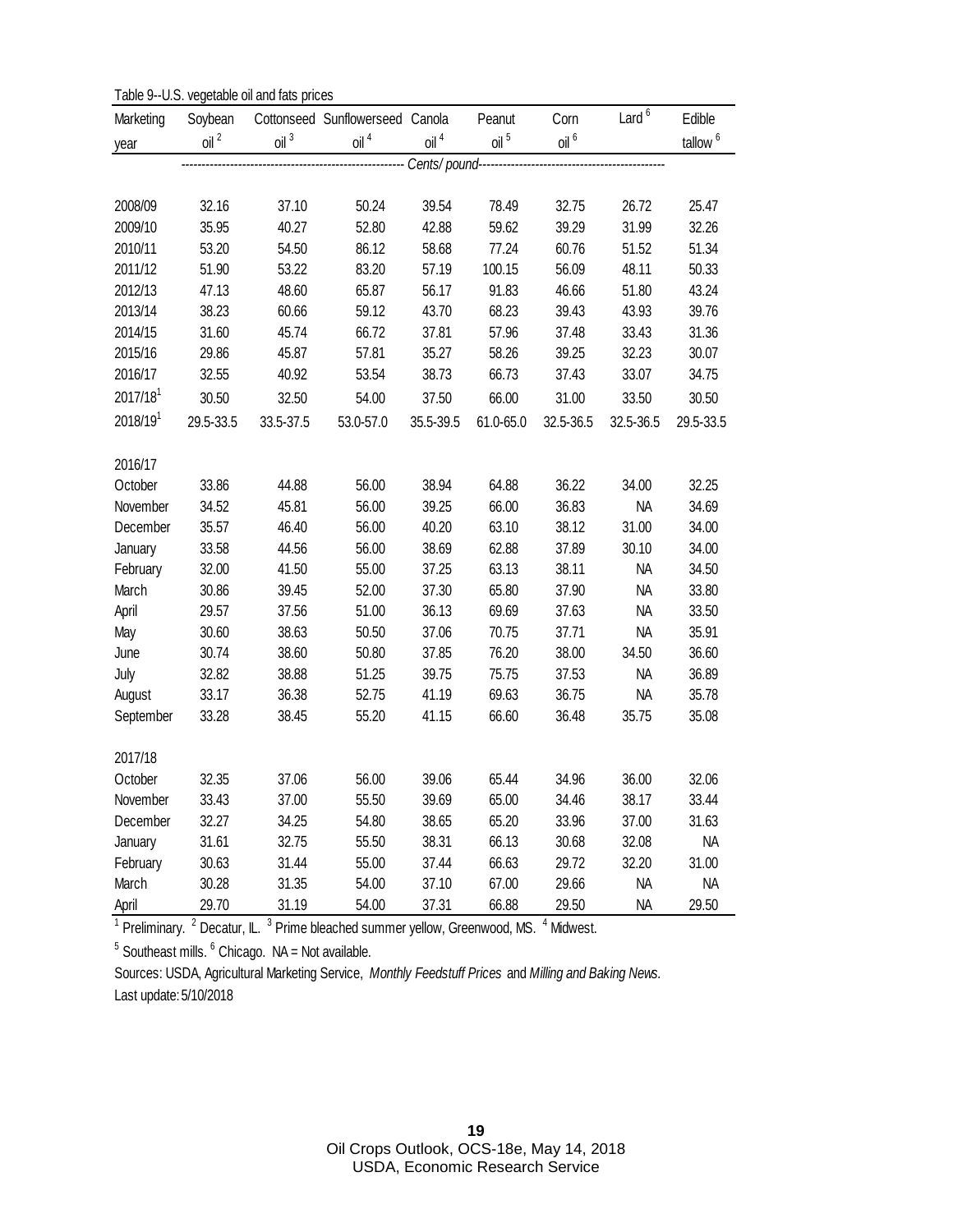| Table 10--U.S. oilseed meal prices |
|------------------------------------|
|------------------------------------|

| Marketing            | Soybean   |           | Cottonseed Sunflowerseed | Peanut    | Canola   | Linseed   |
|----------------------|-----------|-----------|--------------------------|-----------|----------|-----------|
| year                 | meal $^2$ | meal $^3$ | meal $4$                 | meal $5$  | meal $6$ | meal $^7$ |
|                      |           |           | -------- \$/short ton--  |           |          |           |
|                      |           |           |                          |           |          |           |
| 2008/09              | 331.17    | 255.23    | 152.46                   | <b>NA</b> | 248.82   | 220.89    |
| 2009/10              | 311.27    | 220.90    | 151.04                   | <b>NA</b> | 224.92   | 209.23    |
| 2010/11              | 345.52    | 273.84    | 219.72                   | <b>NA</b> | 263.63   | 240.65    |
| 2011/12              | 393.53    | 275.13    | 246.75                   | <b>NA</b> | 307.59   | 265.68    |
| 2012/13              | 468.11    | 331.52    | 241.57                   | <b>NA</b> | 354.22   | 329.31    |
| 2013/14              | 489.94    | 377.71    | 238.87                   | <b>NA</b> | 359.70   | 337.23    |
| 2014/15              | 368.49    | 304.27    | 209.97                   | <b>NA</b> | 301.20   | 256.58    |
| 2015/16              | 324.56    | 261.19    | 153.17                   | <b>NA</b> | 262.20   | 260.23    |
| 2016/17              | 316.88    | 208.61    | 145.10                   | <b>NA</b> | 267.94   | 282.49    |
| $2017/18^{1}$        | 360.00    | 275.00    | 185.00                   | <b>NA</b> | 305.00   | 230.00    |
| 2018/19 <sup>1</sup> | 330-370   | 260-300   | 160-200                  | <b>NA</b> | 280-320  | 225-265   |
| 2016/17              |           |           |                          |           |          |           |
| October              | 323.27    | 241.88    | 148.75                   | <b>NA</b> | 225.05   | 305.63    |
| November             | 322.41    | 221.00    | 140.50                   | <b>NA</b> | 234.78   | 296.00    |
| December             | 321.02    | 217.50    | 145.00                   | <b>NA</b> | 243.30   | 290.00    |
| January              | 332.34    | 223.50    | 159.00                   | <b>NA</b> | 267.41   | 297.00    |
| February             | 334.42    | 221.88    | 161.88                   | <b>NA</b> | 276.90   | 299.38    |
| March                | 320.34    | 210.63    | 155.00                   | <b>NA</b> | 276.33   | 297.50    |
| April                | 305.67    | 195.00    | 147.50                   | <b>NA</b> | 270.66   | 291.25    |
| May                  | 307.63    | 179.50    | 144.00                   | <b>NA</b> | 279.64   | 290.00    |
| June                 | 300.72    | 179.38    | 140.00                   | <b>NA</b> | 281.66   | 282.63    |
| July                 | 326.04    | 200.83    | 130.63                   | <b>NA</b> | 307.73   | 250.63    |
| August               | 301.05    | 198.50    | 134.50                   | <b>NA</b> | 289.45   | 253.00    |
| September            | 307.70    | 213.75    | 134.38                   | <b>NA</b> | 262.33   | 236.88    |
| 2017/18              |           |           |                          |           |          |           |
| October              | 315.23    | 229.00    | 153.00                   | <b>NA</b> | 257.73   | 214.00    |
| November             | 313.52    | 228.75    | 165.00                   | <b>NA</b> | 255.74   | 205.00    |
| December             | 319.22    | 232.50    | 185.00                   | <b>NA</b> | 266.53   | 209.17    |
| January              | 322.60    | 259.00    | 178.00                   | <b>NA</b> | 270.20   | 215.50    |
| February             | 362.85    | 303.13    | 185.63                   | <b>NA</b> | 315.95   | 233.13    |
| March                | 379.85    | 323.13    | 187.50                   | <b>NA</b> | 334.58   | 237.50    |
| April                | 385.84    | 263.13    | 191.88                   | <b>NA</b> | 332.16   | 238.13    |

 $^1$  Preliminary.  $^2$  High-protein Decatur, IL.  $^3$  41-percent Memphis.  $^4$  34-percent North Dakota-Minnesota. <sup>5</sup> 50-percent Southeast mills.  $6$  36-percent Pacific Northwest. <sup>7</sup> 34-percent Minneapolis.

NA= Not available.

Source: USDA, Agricultural Marketing Service, *Monthly Feedstuff Prices.* 

Last update:5/10/2018